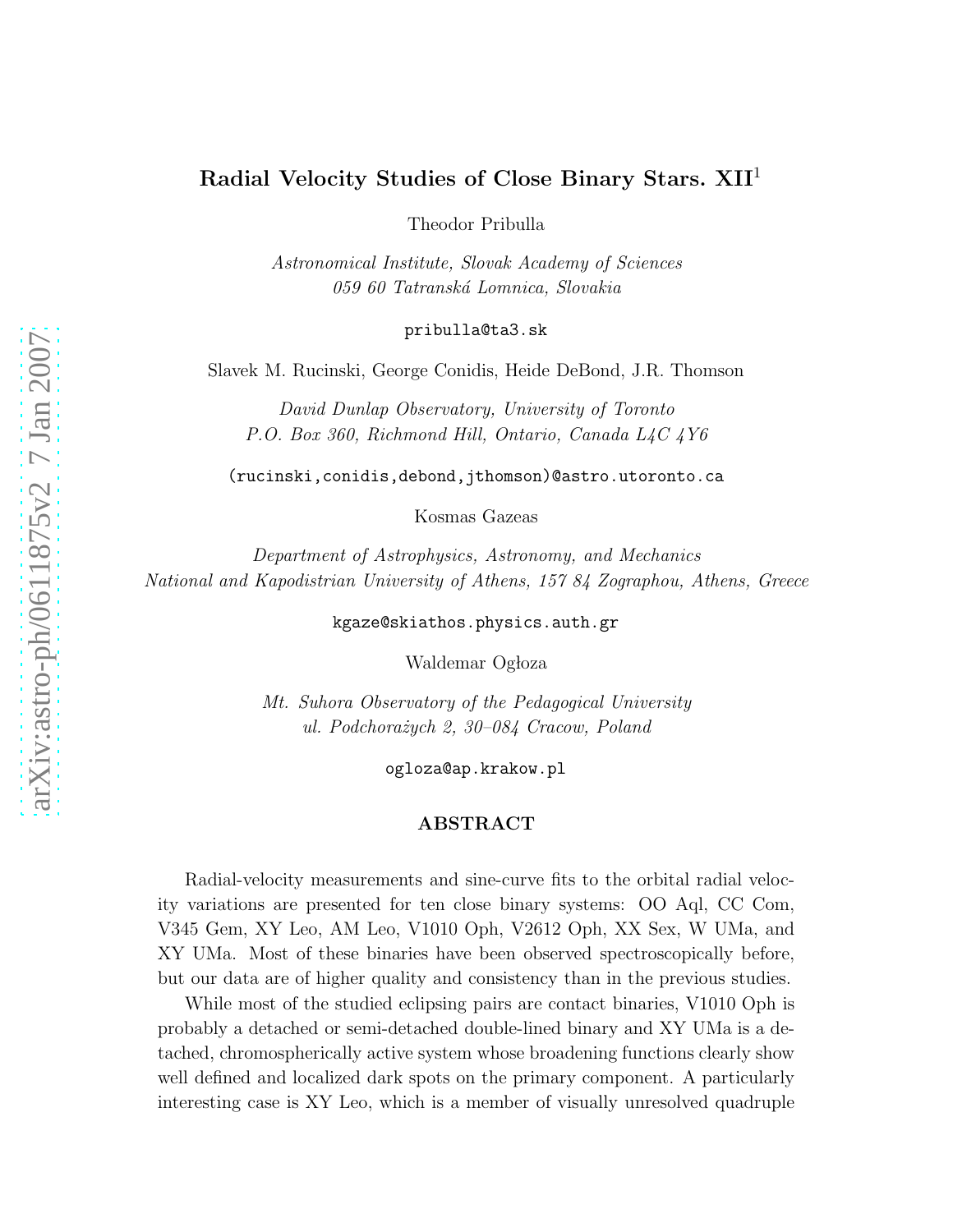system composed of a contact binary and a detached, non-eclipsing, active binary with 0.805 days orbital period. V345 Gem and AM Leo are known members of visual binaries. We found faint visual companions at about 2–3 arcsec from XX Sex and XY UMa.

*Subject headings:* stars: close binaries - stars: eclipsing binaries – stars: variable stars

# 1. INTRODUCTION

This paper is a continuation of a series of papers (Papers  $I - VI$  and  $VIII - XI$ ) of radialvelocity studies of close binary stars and presents data for the eleventh group of ten close binary stars observed at the David Dunlap Observatory. For full references to the previous papers, see [Pribulla et al.](#page-16-0) [\(2006](#page-16-0), Paper XI); for technical details and conventions, presentation of the broadening functions approach and for preliminary estimates of uncertainties, see the interim summary paper [Rucinski](#page-17-0) [\(2002a,](#page-17-0) Paper VII). The recent DDO studies use the very efficient program of [Pych \(2004\)](#page-16-1) for removal of cosmic rays from 2-D images.

While most of the data used in this paper were determined using the broadening functions (from now on called BF's) extracted – as in the previous papers – from the region of the Mg I triplet at  $5184 \text{ Å}$ , we also used a few observations of XY UMa from a region centered at 6290 Å. This experimental setup, which included telluric features, was used (i) because of concerns about flexure effects in our spectrograph and (ii) to improve visibility of the late-type secondary component in this binary. The experiment provided a good check on the stability of our radial-velocity system and – to a large extent – alleviated our concerns. We found also that the stellar lines around  $6290 \text{ Å}$  and  $6400 \text{ Å}$  were generally too weak to replace the 5184 Å feature for routine stellar BF determinations. The BF's for XY UMa extracted from the 6290 Å were more noisy than those from the 5184 Å spectral region and the detection of the secondary component was not improved.

In August 2005, a new grating with 2160 l/mm was acquired to replace the previously most frequently used 1800 l/mm grating which after many years of use lost its efficiency. This markedly improved quality of the observed spectra and of the resulting BFs. The older grating was used only for 2005 observations of V1010 Oph and XY UMa.

<sup>1</sup>Based on the data obtained at the David Dunlap Observatory, University of Toronto.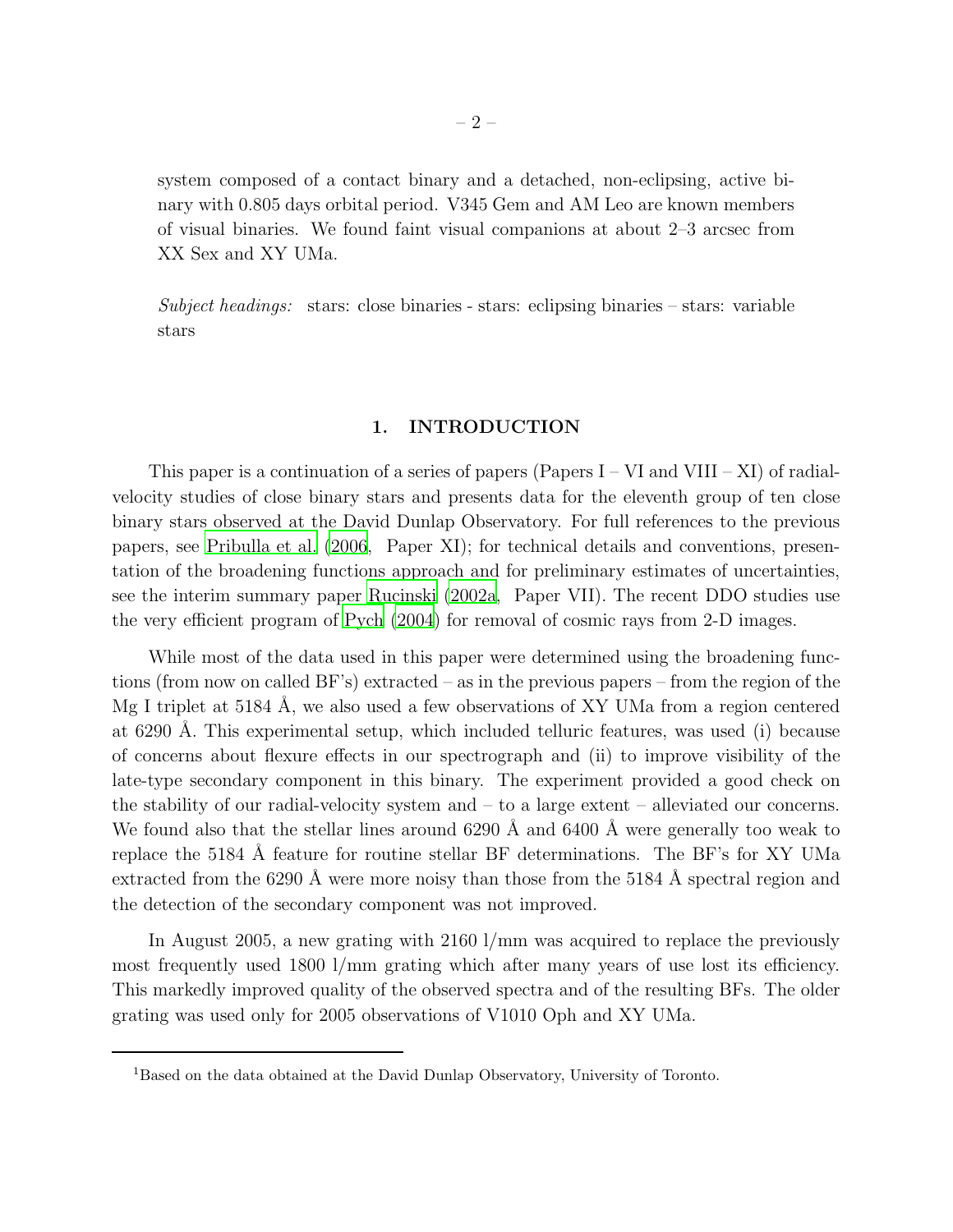The radial velocity (hereafter RV) observations reported in this paper have been collected between April 2005 and April 2006. The ranges of dates for individual systems can be found in Table [1.](#page-28-0) Selection of the targets in our program remains quasi-random: At a given time, we observe a few dozen close binary systems with periods usually shorter than one day, brighter than  $10 - 11$  magnitude and with declinations  $> -20°$ ; we publish the results in groups of ten systems as soon as reasonable orbital elements are obtained from measurements evenly distributed in orbital phases. In this paper we re-observed several relatively bright systems (V1010 Oph, W UMa, XY Leo) to ascertain possible systemic velocity changes which could indicate presence of a third body in the system. Similarly as in our previous papers dealing with spectroscopically multiple systems (here the cases of XY Leo and V345 Gem), RV's for the eclipsing pair were obtained from BF's with the third-star sharp peaks removed first, as described most recently in [Pribulla et al.](#page-16-0) [\(2006\)](#page-16-0).

As in other papers of this series, whenever possible, we estimate spectral types of the program stars using our classification spectra. These are compared with the mean  $(B - V)$ color indices usually taken from the Tycho-2 catalog [\(Høg et](#page-15-0) al. [2000\)](#page-15-0) and the photometric estimates of the spectral types using the relations published by [Bessell \(1979\)](#page-15-1).

This paper is structured in a way similar to that of previous papers, in that most of the data for the observed binaries are in two tables consisting of the RV measurements in Table [1](#page-28-0) and the sine-curve orbital solutions in Table [2.](#page-28-0) The RV's and the corresponding spectroscopic orbits for all ten systems are shown in phase diagrams in Figures [1](#page-18-0) to [3.](#page-18-1) The RV's are fitted without proximity effects taken into acoount. This results in systematic deviations of the fits close to the eclipses. A further improvement of the orbits can be obtained by simultaneous fitting of the RV's and photometry taking into account the proximity effects end eclipses, but it has not been attempted in this paper. The measured RV's are listed in Table [1](#page-28-0) together with weights, determined from  $1/\sigma^2$ , as based on individual determinations of centroid velocities. This weighting scheme, which accounts for differences in the *relative* quality of observations, markedly improves the overall quality of the orbital solutions. However, these errors – resulting from non-linear least-squares fitting – tend to stay at a level of a few 0.1 km s<sup>-1</sup> and therefore under-estimate the real uncertainties. In turn, the errors of the unit weight, as given by the fit (Table [2,](#page-28-0) column  $\epsilon_i$ ), combine the errors of the individual RV's with all systematic deviations (proximity effects, flexures of the spectrograph, mismatch of template spectral types, etc.) and thus over-estimate the measurement uncertainties.

Table [2](#page-28-0) contains also our new spectral classifications of the program objects. Section [2](#page-3-0) of the paper contains brief summaries of previous studies for individual systems and comments on the new data. Examples of BF's of individual systems extracted from spectra observed close to quadratures are shown in Fig. [4.](#page-18-2)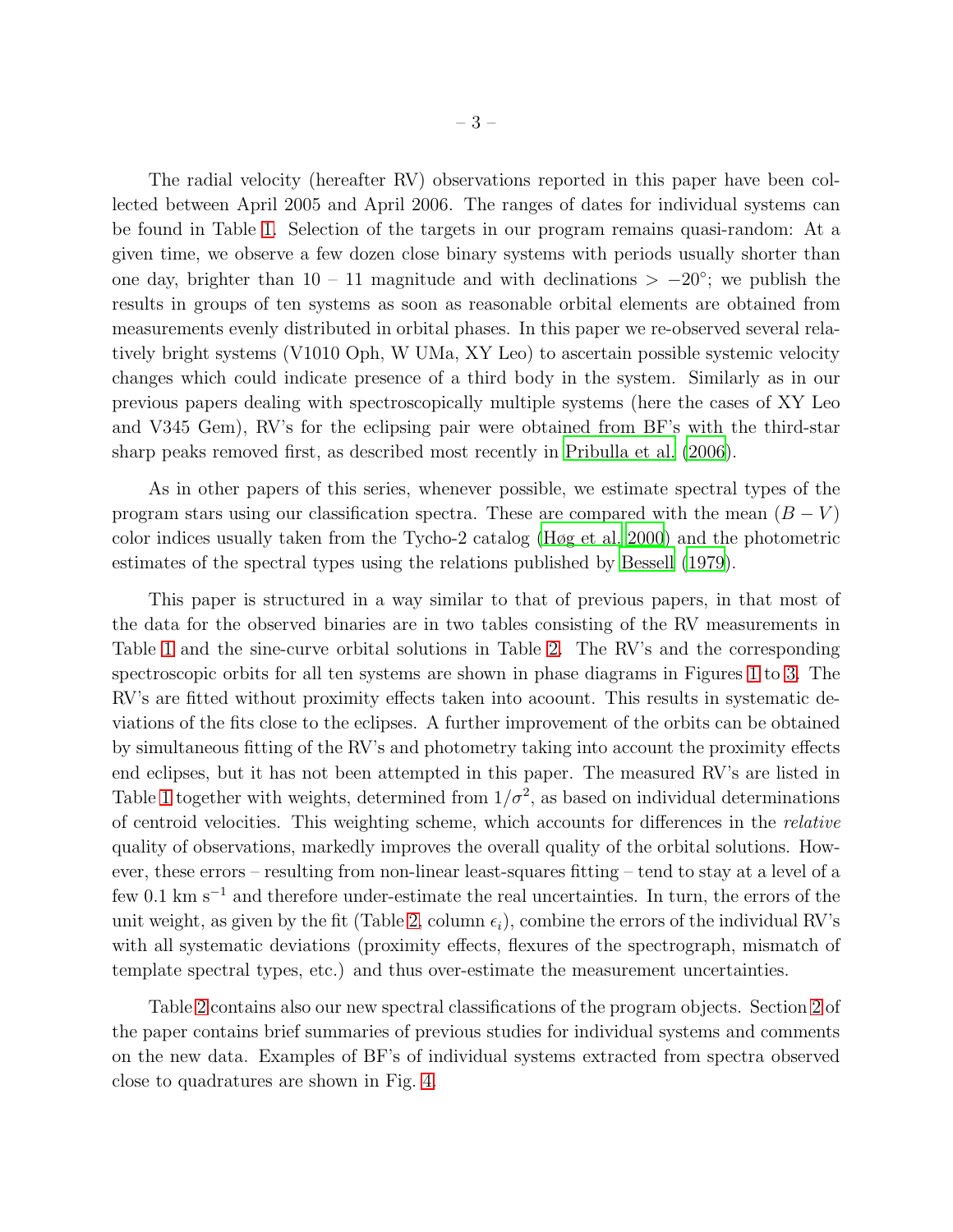The data in Table [2](#page-28-0) are organized in the same manner as in the previous papers of this series. In addition to the parameters of spectroscopic orbits, the table provides information about the relation between the spectroscopically observed upper conjunction of the more massive component  $T_0$  (not necessarily identified with the primary, i.e. deeper eclipse) and the recent photometric determinations of the primary minimum in the form of the  $O - C$ deviations for the number of elapsed periods E. For XX Sex, the reference ephemeris was taken from [Wils & Dvorak](#page-17-1) [\(2003](#page-17-1)); for the rest of the systems, the ephemeris given in the on-line version of "An Atlas O-C diagrams of eclipsing binary stars"[2](#page-17-2) [\(Kreiner 2004\)](#page-16-2) were adopted. Because the on-line time-of-eclipse data are frequently updated, we give those used for the computation of the  $O - C$  residuals below Table [2](#page-28-0) (status as of May 2006). The deeper eclipse in W-type contact binary systems corresponds to the lower conjunction of the more massive component; in such cases the epoch in Table [2](#page-28-0) is a half-integer number.

#### 2. RESULTS FOR INDIVIDUAL SYSTEMS

#### 2.1. OO Aql

<span id="page-3-0"></span>This bright  $(V_{max} = 9.50)$  contact binary is quite unusual in that it has a mass ratio close to unity in spite of being an A-type system. It also shows a discrepancy between the spectral type and the color index. While [Roman \(1956](#page-17-3)) assigned the G5V spectral type to the system, [Hill et al. \(1975\)](#page-15-2) found the K0 type based on the classification spectra. The observed color indices  $(B-V) = 0.76$  [\(Eggen 1967\)](#page-15-3) and  $(b-y) = 0.46$  [\(Rucinski & Kaluzny 1981\)](#page-17-4) indicate a late spectral type of G8 to K0, but as pointed by [Eggen \(1967\)](#page-15-3), the reddening in this galactic direction is very patchy and may reach  $E_{B-V} \simeq 0.15$ . Our classification spectra give discordant estimates: While the G-band  $(4300 \text{ Å})$  gives about F9V, the hydrogen lines are weak indicating a late G type perhaps G8V.

In spite of its relatively high brightness, the system was not observed by the Hipparcos satellite so no direct measure of the distance is available. Using [Rucinski & Duerbeck \(1997\)](#page-17-5) calibration and assuming a wide range of spectral types of F8V to G8V, we obtain a range of absolute magnitudes of  $M_V = 3.06$  (F8V) to  $M_V = 3.66$  (G8V), corresponding to minimum distances (no reddening) of 194 and 147 pc, respectively. The reddening of  $E_{B-V} = 0.15$ would increase these estimates to 208 and 158 pc, respectively.

[Mochnacki \(1981\)](#page-16-3) suggested that OO Aql may be considered as a prototype of a subgroup of contact binaries with components recently evolved into contact after a considerable

<sup>2</sup>http://www.as.wsp.krakow.pl/ephem/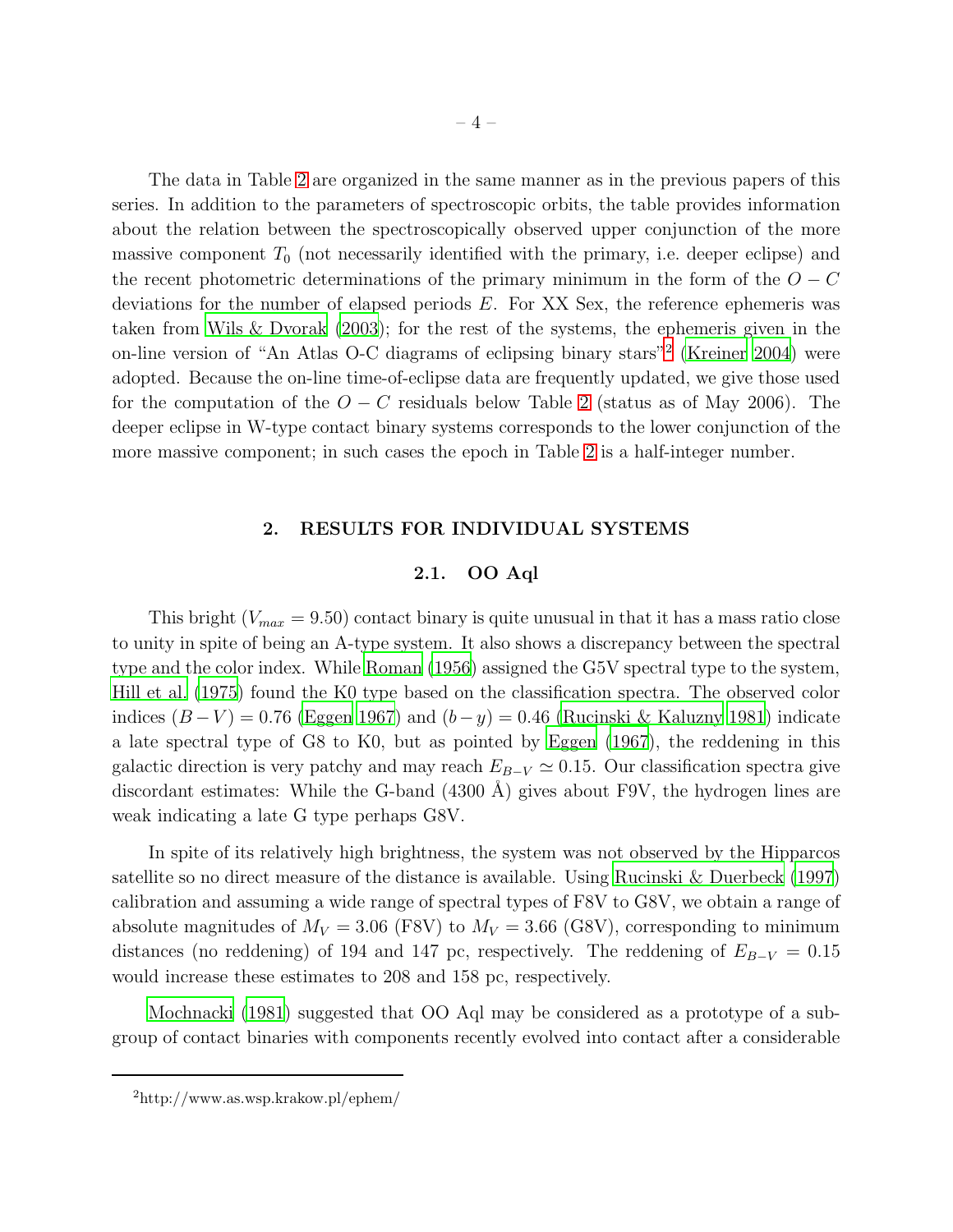angular momentum loss in the pre-contact stage. The view that the system represents a rare, transitional phase in the evolution of contact binaries was later shared by [Hrivnak \(1989\)](#page-15-4) who presented a consistent, combined radial-velocity and light-curve solution, and showed that the orbital inclination of the system is close to 90◦ . A sine-curve approximation to the radial velocities obtained with the cross-correlation method led to a spectroscopic orbit with  $V_0 = -46.4 \pm 0.9$  km s<sup>-1</sup>,  $K_1 = 147.3 \pm 1.4$  km s<sup>-1</sup>, and  $K_2 = 178.5 \pm 112.0$  km s<sup>-1</sup>. This resulted in a large mass ratio of  $q = 0.825 \pm 0.012$ , which – with the proximity effects included – raised to  $q = 0.843 \pm 0.008$ . This value is very close the one obtained from our new spectroscopic orbit,  $q = 0.846 \pm 0.007$ .

The center-of-mass velocities of [Hrivnak \(1989\)](#page-15-4) and the present result differ by about 7 km s<sup>−</sup><sup>1</sup> . In the view of typical differences found for contact binaries from analyses of different authors [\(Pribulla & Rucinski 2006\)](#page-16-4), we regard this as manifestation of a systematic effect which could be caused by differences in radial-velocity standard systems or/and differences in methods used for radial-velocities determination (cross-correlation or broadening functions, combined with the RV determination via centroids, Gaussians or rotational profiles).

We see the OO Aql system practically edge-on, so the true masses are very close to the projected ones. With  $(M_1 + M_2) \sin^3 i = 1.954 \pm 0.019 M_{\odot}$  and the new mass ratio, we obtain  $M_1 = 1.058 \pm 0.011 M_{\odot}$  and  $M_2 = 0.895 \pm 0.009 M_{\odot}$ . The mass of the primary component corresponds to the main sequence spectral type G1V (the secondary component would be G6V, if not in contact). Thus, the primary spectral type, as estimated from its mass, is close to the hot end of the two extremes in the direct estimates, F8V and G8V. The distinctly red color of the system,  $(B - V) = 0.76$ , would then imply a surprisingly large reddening of  $E_{B-V} \simeq 0.2$ .

#### 2.2. CC Com

CC Com is a totally eclipsing contact binary at the extreme short-period end of the currently available period distribution. With its period of only 0.22068 days, it has been a record holder for a long time until a contact binary with the 0.215 day period was found in 47 Tuc by [Weldrake et al. \(2004\)](#page-17-6). Because of its extreme properties, it has been a subject of several photometric studies (e.g., [Rucinski \(1976\)](#page-17-7); [Linnell & Olson \(1989](#page-16-5))) and of two spectroscopic studies [\(Rucinski et al. 1977](#page-17-8); [McLean & Hilditch 1983\)](#page-16-6).

Using an old, now totally obsolete technique of measuring individual metallic lines in image-tube, 4m-telescope spectra, [Rucinski et al. \(1977\)](#page-17-8) determined relatively reasonable spectroscopic parameters:  $V_0 = -10.2 \pm 5.4$  km s<sup>-1</sup>,  $K_1 = 122.0 \pm 5.5$  km s<sup>-1</sup>,  $K_2 =$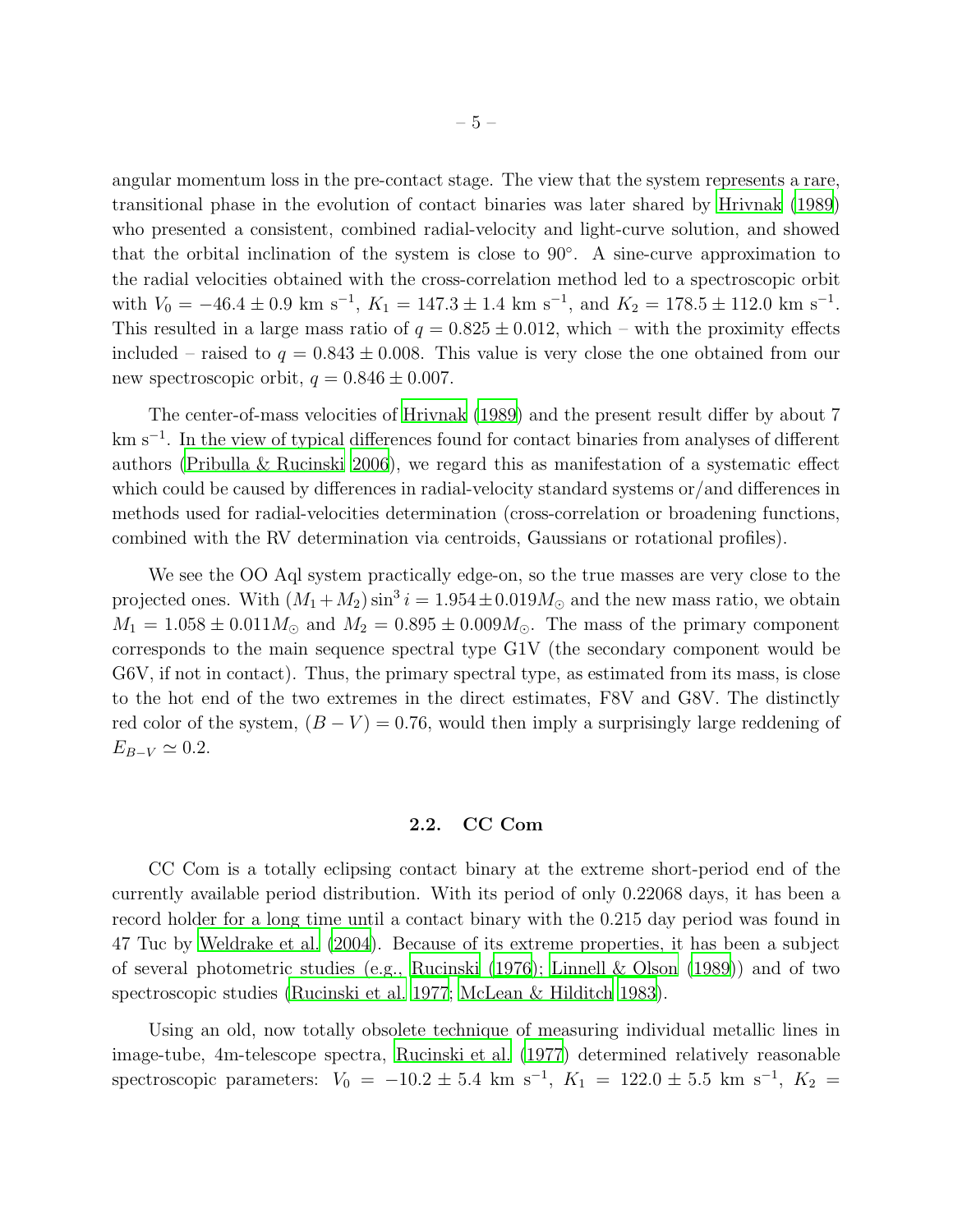$235.9 \pm 4.8$  km s<sup>-1</sup> confirming the photometric mass ratio found from the timing of the eclipse inner contacts [\(Rucinski 1976](#page-17-7)). The broadening functions do not show any trace of a third component, hence we regard a 7.3 km s<sup>−</sup><sup>1</sup> difference between systemic velocities of [Rucinski et al. \(1977](#page-17-8)) and present paper as resulting from systematic errors. A spectroscopic orbit of [McLean & Hilditch \(1983\)](#page-16-6), based on a few rather poor measurements, while agreeing with the above, has been of a limited use.

A new determination of radial velocities was a real challenge for our 2m-class telescope due to the relatively low apparent brightness  $(V_{max} = 11.0)$ , red color and the very short period of the system. Even with relatively long exposures of 500s (2.6% of the orbital period) the spectra were very noisy. Moreover, with the K5V spectral type, the system is relatively faint at the Mg I triplet. We solved these difficulties by re-observing the quadrature segments of the orbit several times with the total number of 134 spectra. As expected, individual BF's were poor so we sorted them in the phase domain and then used temporal smoothing with a  $\sigma = 0.02$  Gaussian filter with the subsequent re-binning to a step of 0.02 in phase. Consequently, Table [1](#page-28-0) gives radial velocities in equidistant phases with the mean values of the HJD time equal to the average time of the contributing observations. Our new spectroscopic elements are within the errors of those determined by [Rucinski et al. \(1977\)](#page-17-8). Total minimum mass of the system,  $(M_1 + M_2) \sin^3 i = 1.088 \pm 0.014 M_{\odot}$ , is expected to be close to the true value because the orbit of the system is seen practically edge-on.

#### 2.3. V345 Gem

The photometric variability of V345 Gem was discovered by the Hipparcos satellite [\(ESA](#page-15-5) [1997\)](#page-15-5), where it was catalogued as a periodic variable with a period of 0.1373890 days. Later, [Duerbeck \(1997\)](#page-15-6) classified the system as a pulsating variable on the basis of the period-color relation. V345 Gem was subsequently included in the GCVS [\(Kazarovets et al. 1999\)](#page-16-7) as a  $\delta$  Scuti variable. Finally, a high-precision photometry of [Gomez-Forrellad et al. \(2003\)](#page-15-7) (with both components of the visual pair within the photometric aperture – see below) showed that system is very probably a contact binary with twice the period (0.274778 days) and a photometric variation amplitude of 0.07 mag. These authors determined the first reliable ephemeris  $Min.I = BJD2448362.7224(10) + 0.2747736(2) \times E$  by doubling of the Hipparcos period.

V345 Gem is the member of visual binary WDS 07385+3343 [\(Mason](#page-16-8) et al. [2001\)](#page-16-8) consisting of components with magnitudes  $V_1 = 8.08$  and  $V_2 = 9.35$ , separated by 3.1 arcsec and at present positioned practically perpendicular to our spectrograph slit. [Kazarovets et al.](#page-16-7) [\(1999\)](#page-16-7) commented that the photometric variability of V345 Gem might be due to the fainter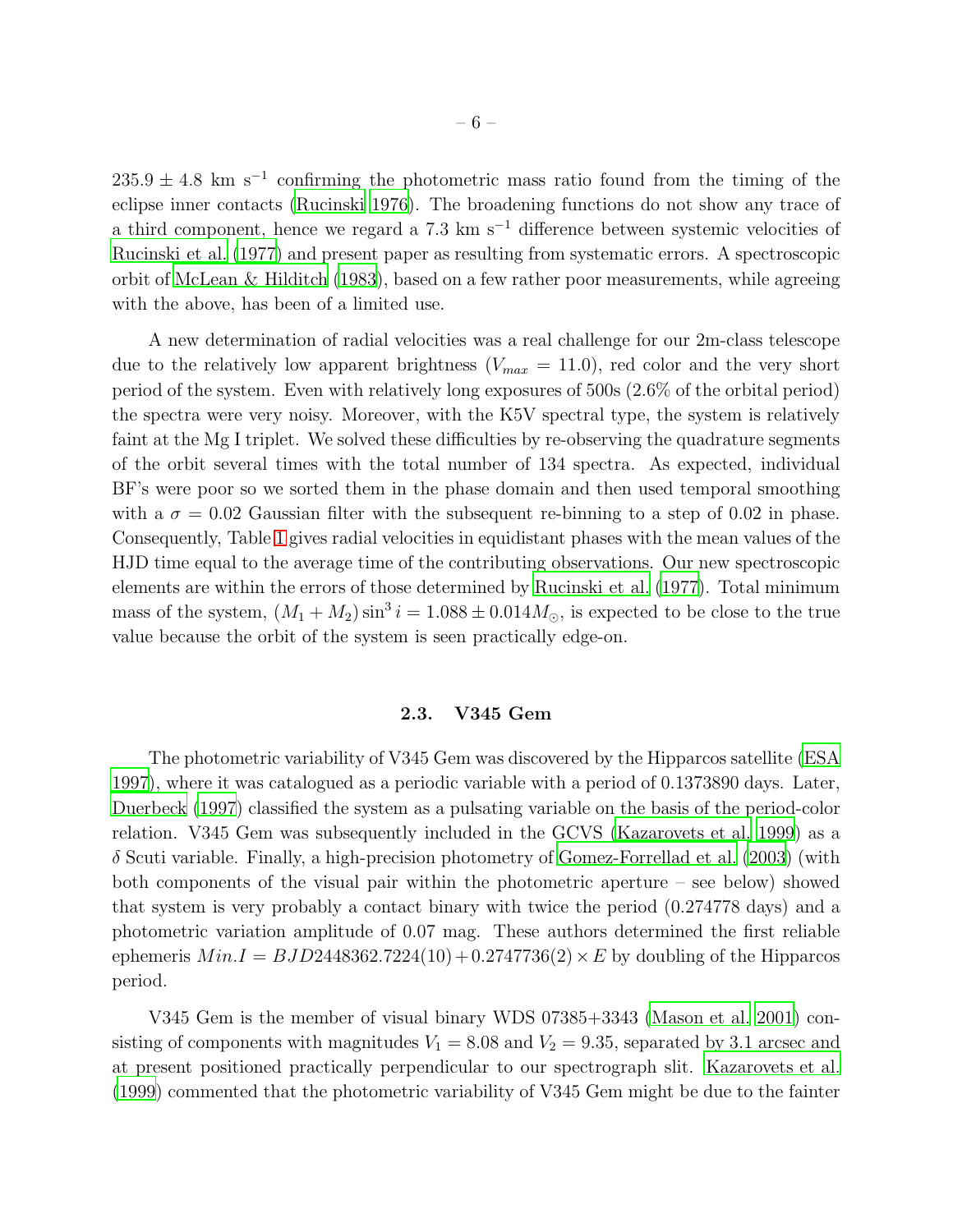component. In fact, it was the early spectral type of the dominant component (F0) which resulted in an incorrect classification of the star as a pulsating variable by [Duerbeck \(1997](#page-15-6)).

By mistake, our spectroscopic observations of V345 Gem were first focused on the primary component of the visual pair. After some time it became obvious that the primary component is a single, slowly-rotating star and that the contact binary has to be identified with the fainter companion. The presence of the bright companion remained still obvious in the spectra of the close binary because – due to the relatively poor seeing at the DDO site of typically 1–4 arcsec – the spectra of the fainter component were always contaminated by the visual companion. Although the companion spectral signature could be removed by fitting three Gaussian profiles to the extracted BF's, some persistent features most likely caused by the different level and slope of the continua in both stars did remain. In spite of these difficulties, the resulting spectroscopic orbit of the contact pair is of a good quality with the minimum mass of  $(M_1 + M_2) \sin^3 i = 1.054 \pm 0.013 M_{\odot}$ , which is rather high for its orbital period of 0.275 days and the mass ratio of  $q = 0.143$ . After a correction for the third light of the brighter visual companion, the photometric amplitude of the contact pair is about 0.33 mag, which implies a high inclination angle so that the total mass is probably close to the above minimum-mass estimate.

The recent secondary minimum  $(HJD2, 453, 731.9423,$  Nelson  $(2006)$ ) coincides in phase with the upper spectroscopic conjunction of the more massive component. Hence, V345 Gem is a contact binary of the W sub-type.

The Hipparcos trigonometric parallax  $\pi = 8.61 \pm 1.77$  mas may be affected by the visual binary character of the wide pair. If we take F7V spectral type, estimated for the fainter component of the visual pair from our classification spectra and the corresponding  $(B - V)_0 = 0.50$ , the absolute magnitude calibration of [Rucinski & Duerbeck \(1997](#page-17-5)) gives  $M_V = 4.12$  which is very close to the absolute magnitude  $M_V = 4.03$  determined from the parallax and the visual magnitude.

The radial velocity of the visual companion,  $V_3 = -1.68 \pm 0.15$  km s<sup>-1</sup>, determined from strongly contaminated spectra of the binary,  $L_3/(L_1 + L_2) > 0.10$ , is close to the center of mass velocity of the contact binary,  $V_0 = 0.03 \pm 0.68$  km s<sup>-1</sup>; however, this value may be affected by the asymmetric distribution of the third light across the spectrograph slit. A similar value,  $V_3 = -2.55 \pm 0.73$  km s<sup>-1</sup>, was found from the 44 spectra of the third star which were observed by mistake, but were well centered on the spectrograph slit. No RV variations of the brighter visual component have been found. This confirms the physical bond of the visual pair and indicates that the orbital motion in the visual orbit is very slow. Radial velocities of the bright visual component of V345 Gem are available in [3.](#page-28-0)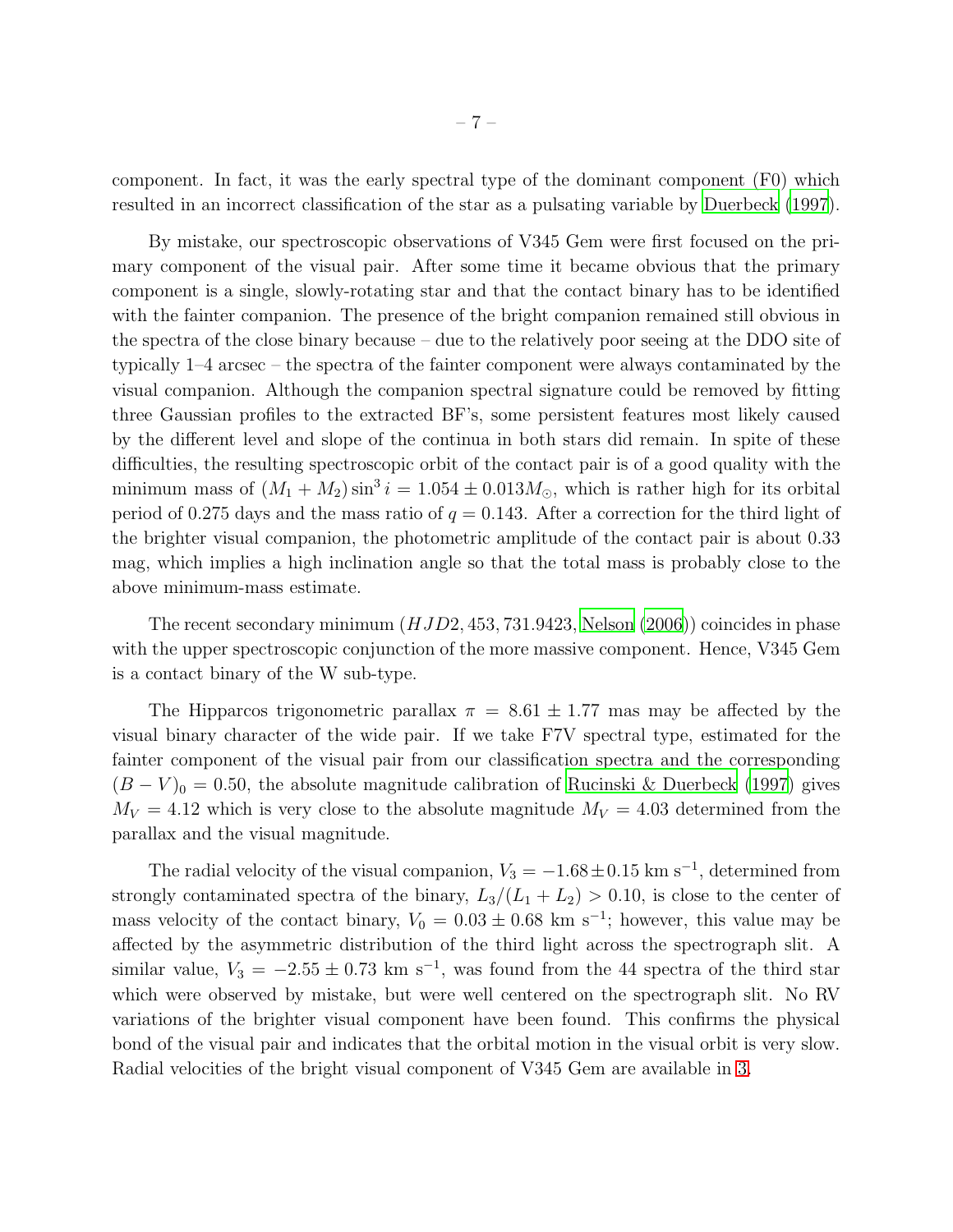### 2.4. XY Leo

The bright contact binary XY Leo is a member of a quadruple system with an active binary and a contact binary on 20-year period mutual orbit [\(Barden 1987\)](#page-14-0). The system has a long history of being recognized as somewhat unusual and abnormally bright in the X-rays [\(Cruddace & Dupree 1984\)](#page-15-8) and the chromospheric Mg II emission [\(Rucinski 1985](#page-17-9)).

The multiple nature of the system had been first indicated by the periodic changes of the orbital period of XY Leo; the light-time effect interpretation and the expected nature of the third body was extensively discussed by [Gehlich et al. \(1972\)](#page-15-9). The authors deduced the minimum mass for the third body to be about 1  $M_{\odot}$ . [Struve & Zebergs \(1959\)](#page-17-10) obtained the first spectroscopic orbit for the contact binary and noted strong Ca II H and K emissions, which were considered to originate on the more massive component. Finally, [Barden \(1987\)](#page-14-0) found the companion spectroscopically as a BY Dra-type binary of a mid-M spectral type with its own short orbital period of 0.805 days. The lines of this component were seen as narrow absorption features in the red spectra, relatively easy to measure compared with the spectral lines of the contact binary. The light contributions of the third and fourth components at  $H_{\alpha}$  were found to be 7.5% and 2.5% of the total light, respectively. The orbits of both systems are not coplanar: While the inclination of the eclipsing pair is about 66◦ , the M-star binary orbit is seen at a 31◦angle [\(Barden 1987](#page-14-0)). Unfortunately, the outer 20-year period orbit has not been resolved visually nor astrometrically yet, although in the Hipparcos catalogue it is suspected to be an astrometric double (the "S" flag in the H61 field).

Our new observations (February to April 2006) were obtained almost exactly one whole 20-year period of the outer orbit after the spectroscopy of [Barden \(1987\)](#page-14-0). Hence we cannot provide any new insight into the outer orbit. The systemic (center of mass) velocity of the contact pair is expected to have changed due to mutual revolution by  $\pm 6.23$  km s<sup>-1</sup> according to the most recent light-time effect (hereafter LITE) solution [\(Pribulla & Rucinski 2006](#page-16-4)). An evenly distributed spectroscopic coverage of the 20-year orbit would enable to unambiguously determine masses of all four components in the system, the same way as it was done for VW LMi [\(Pribulla et al. 2006\)](#page-16-0).

In the non-Keplerian solution (with proximity effects included) of [Barden \(1987](#page-14-0)),  $K_1 =$  $124.1 \pm 2.8$  km s<sup>-1</sup> is significantly smaller than our value of 144.65 km s<sup>-1</sup>. It is interesting to note that [Hrivnak et al. \(1984](#page-15-10)) obtained an even smaller  $K_1$  than [Barden \(1987\)](#page-14-0), only  $108 \pm 2$  km s<sup>-1</sup>. This systematic effect is probably due to the previous use of the crosscorrelation technique and thus inadequate resolution leading to a stronger influence of the third component which is always close to the center-of mass velocity of the close binary. As a result, our mass ratio for the contact pair is relatively large compared with the previous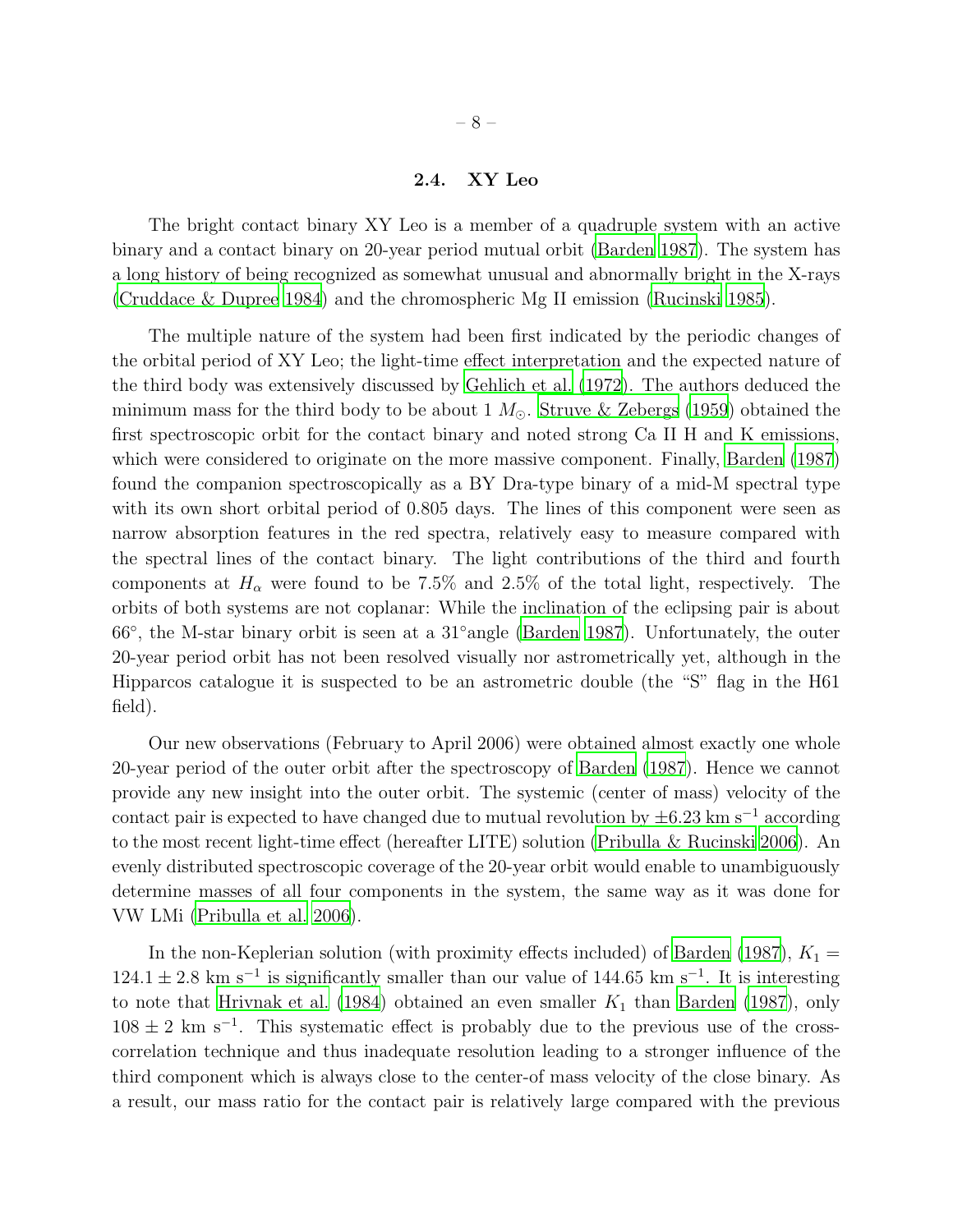results,  $q = 0.729(7)$ .

At 5184 Å, the light contribution of the fourth component (the secondary of the Mdwarf pair) is only about  $1-2\%$  so that this component is not seen in our spectra; therefore, we could determine only a single-line orbit for the second pair (Table [4](#page-28-0) and Fig. [5\)](#page-18-3). The parameters,  $V_0 = -39.67 \pm 0.27$  km s<sup>-1</sup>,  $K_3 = 46.44 \pm 0.38$  km s<sup>-1</sup>, are practically identical with those for the solution of [Barden \(1987](#page-14-0)). The light contribution of the third component estimated from the triple-Gaussian fits to our BF's around the quadratures of the contact binary is about  $L_3/(L_1+L_2) = 0.13$ , which is much higher than that found in the photometric analysis of [Yakut et al. \(2003\)](#page-17-11). We note that because of the different spectral continuum normalization levels for slowly and rapidly rotating components in spectroscopically multiple systems, the spectroscopic estimates tend to overestimate this ratio.

#### 2.5. AM Leo

The contact binary AM Leo is the brighter component of the visual double star ADS 8024 (WDS J11022+0954) with the separation of 11.5 arcsec. The position angle of the fainter companion is 270°, i.e. along our spectrograph slit, so the light of both components entered the spectrograph and was recorded simultaneously. The radial velocity of the visual companion,  $V_3 = -11.08 \pm 0.97$  km s<sup>-1</sup>, was found to be stable and close to the systemic velocity of the eclipsing binary. Due to the relatively high brightness of the eclipsing pair, it was a subject of numerous photometric investigations (for references see Hiller et al.  $(2004)$ ; [Albayrak et al. \(2005\)](#page-14-1)). [Hiller et al. \(2004\)](#page-15-11) analyzed the light curves of the system and found  $q = 0.398$  and the inclination angle  $i = 86°$ . While AM Leo was included in the Hipparcos mission, the presence of the visual companion significantly deteriorated its trigonometric parallax determination leading to its large uncertainty,  $\pi = 13.03 \pm 3.64$  mass.

The only spectroscopic orbit was presented by [Hrivnak \(1993](#page-15-12)) who performed a preliminary solution neglecting proximity effects and finding the mass ratio of  $q = 0.45$  with  $M_1 + M_2 = 2.00 M_{\odot}$ . Our solution with  $q = 0.459(4)$  is consistent with the above determination. The system is seen almost edge-on, so that the minimum mass derived by us,  $M_1 + M_2 = 1.882 \pm 0.018 M_{\odot}$ , is close to the true total mass of the system.

The recent period study of AM Leo [Albayrak et al. \(2005\)](#page-14-1) shows possible cyclic period variations interpreted by the authors as a result of a LITE caused by an invisible third component with the minimum mass of  $0.18M_{\odot}$ . The authors estimated that this hypothetical body would be about 7 magnitudes (i.e., more than 600 times) fainter than the contact binary. This component, if it really exists, cannot be identified with the known visual companion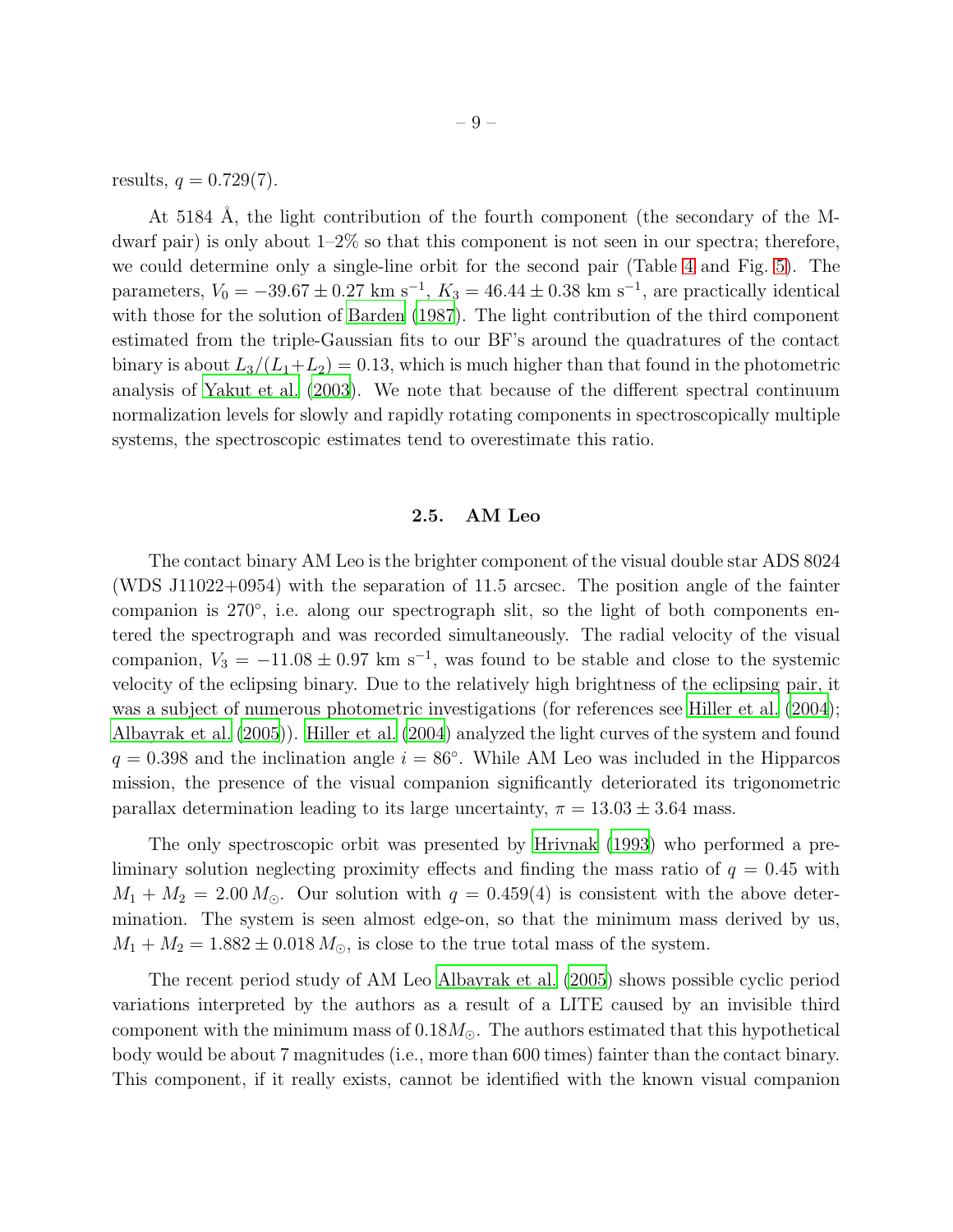on the wide astrometric orbit. As expected, with the 7 mag. difference, we do not see any persistent feature close to the systemic velocity which could be interpreted as being caused by a faint nearby companion. In fact, in the DDO averaged spectra [\(D'Angelo et al. 2006](#page-15-13)), the brightness difference detection limit is about 5.2 magnitudes.

#### 2.6. V1010 Oph

V1010 Oph is a bright  $(V_{max} = 6.20)$  early spectral type  $(ASV)$  short-period, almostcontact, semi-detached eclipsing binary. Its variability was discovered by [Strohmeier et al.](#page-17-12) [\(1964\)](#page-17-12). The published spectroscopic studies of the system [\(Guinan & Koch 1977;](#page-15-14) [Margoni et al.](#page-16-10) [1981;](#page-16-10) [Worek et al. 1988](#page-17-13)) found V1010 Oph to be a SB1 system with  $K_1 \simeq 100 \text{ km s}^{-1}$ . [Margoni et al. \(1981](#page-16-10)) observations led to a significant orbital eccentricity of  $0.23 \pm 0.03$ which is highly unexpected for such a close binary and indicated a problem in the analysis. Later observations of [Worek et al. \(1988](#page-17-13)) gave a small eccentricity of  $e = 0.02 \pm 0.02$  which is consistent with zero due to the biased character of the eccentricity estimates (it cannot be negative). While the previous velocity semi-amplitudes were consistent, the center of mass velocity was discordant, with  $V_0 = -15 \pm 3$  km s<sup>-1</sup> determined by [Margoni et al. \(1981](#page-16-10)) and  $V_0 = -41 \pm 1.5$  km s<sup>-1</sup> determined by [Guinan & Koch \(1977\)](#page-15-14). The photometric analysis of [Leung & Wilson](#page-16-11) [\(1977](#page-16-11)), based on the assumption of the Roche model, showed that (i) the primary eclipse is a transit, (ii) the eclipses are total and (iii) the system is in marginal contact.

Our BF's of V1010 Oph (Fig. [4\)](#page-18-2) clearly show the secondary component orbiting with a large semi-amplitude (see Table [2\)](#page-28-0). The well determined mass ratio of  $q_{sp} = 0.465 \pm 0.003$  is in agreement with the photometric determination  $q_{ph} = 0.4891 \pm 0.0016$  of [Leung & Wilson](#page-16-11) [\(1977\)](#page-16-11). Note, that this statement is a qualified one because very frequently we see large discordances between  $q_{sp}$  and  $q_{ph}$  and even in this case the error of  $q_{ph}$  must have been strongly under-estimated. As expected, we do not see any indications of a non-zero eccentricity. It is interesting to note that all radial-velocity determinations from 2005 (plotted as open symbols in Fig. [2\)](#page-18-4) give a much smaller systemic velocity for the system, by  $\Delta V_0 \simeq -30$ km s<sup>−</sup><sup>1</sup> , possibly indicating that the eclipsing pair orbits around a common center of gravity with a third star in the system. The system was included into the Hipparcos mission with the resulting parallax of  $13.47 \pm 0.83$  mas, so the system has a very well determined distance.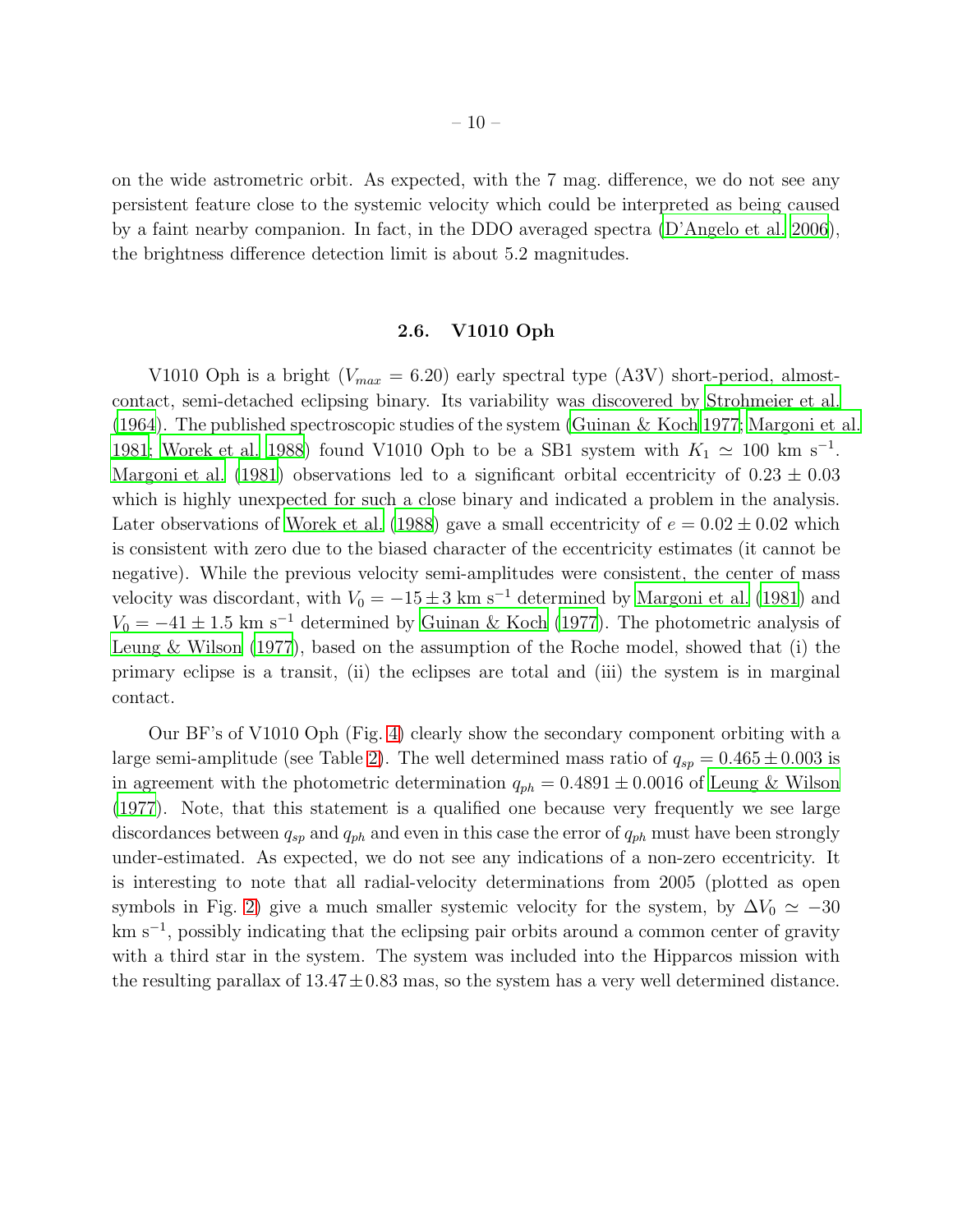### 2.7. V2612 Oph

The variability of V2612 Oph (= NSV 10892 in the General Catalog of Variable Stars) was first suspected by [Hiltner \(1958\)](#page-15-15). The author gave  $V = 9.50, B - V = 0.60$  and  $U - B = 0.07$ . V-band photometry of [Koppelman et al. \(2002\)](#page-16-12) showed that it is a contact binary. The authors determined a preliminary ephemeris for the primary minimum:  $Min.I =$  $HJD2, 452, 454.7107 + 0.375296 \times E$ . Their light curve is asymmetric with the maximum following the primary minimum brighter by about 0.03 mag. New minima of V2612 Oph observed by [Tas et al. \(2004](#page-17-14)), gave a large  $(O - C)$  shift indicating a slightly longer orbital period. Therefore in our spectroscopic solution, we optimized both  $T_0$  and P leading to P  $= 0.375307(3)$ .

[Yang et al. \(2005\)](#page-17-15) analyzed the light curve of [Koppelman et al. \(2002\)](#page-16-12) and found the following parameters  $q = 0.323 \pm 0.002$ ,  $i = 65.7 \pm 0.3$  and  $f = 0.23 \pm 0.04$ . Our mass ratio  $q = 0.286$  is not consistent with the photometric estimate, as frequently observed for partially eclipsing system with over-interpreted light curve analyses.  $T_0$  in the ephemeris of [Koppelman et al. \(2002\)](#page-16-12) coincides with upper conjunction of the less massive component so the system is clearly of the W subtype. The projected total mass of the system,  $(M_1 +$  $M_2$ ) sin<sup>3</sup> i = 1.279  $\pm$  0.011  $M_{\odot}$ , is consistent with our spectral type estimate, F7V, for a moderately low value of the orbital inclination.

V2612 Oph is located in the outskirts of the intermediate age galactic cluster NGC 6633. The star was included in the four color photometry of NGC 6633 by [Schmidt](#page-17-16) [\(1976](#page-17-16)) who found  $(b - y) = 0.382$  and determined a large value for the interstellar reddening of  $E(b$ y) = 0.472, which is inconsistent with the average cluster reddening of  $E(b - y) = 0.124 \pm 1.00$ 0.017. Similarly to [Hiltner \(1958\)](#page-15-15), the author did not accept the membership of the star in NGC 6633.

V2612 Oph was not observed by Hipparcos satellite, and its trigonometric parallax is unknown so the cluster membership cannot be reliably verified. Using the [Rucinski & Duerbeck](#page-17-5) [\(1997\)](#page-17-5) absolute magnitude calibration assuming F7V spectral type, we obtain  $M_V = 3.52$ . With the distance modulus of NGC 6633 of  $V - M_V = 7.71$  mag [\(Kharchenko et al. 2005\)](#page-16-13) the system should be as faint as  $V_{max} = 11.26$ . Hence, it seems that V2612 Oph is in front of the cluster, although this is entirely inconsistent with the supposedly very large  $E(b - y)$ reddening value.

The proper motion of V2612 Oph,  $\mu_{\alpha}$  cos  $\delta = 57.2 \pm 2.1$  mas/year and  $\mu_{\delta} = 23.3 \pm 2.1$ mas/year [\(Høg et al. 2000](#page-15-0)), does not correspond to the mean NGC 6633 motion of  $\mu_{\alpha}$  cos  $\delta$  = 0.10 mas/year and  $\mu_{\delta} = -2.0$  mas/year [\(Kharchenko et al. 2005\)](#page-16-13). On the other hand, the center of mass velocity of V2612 Oph,  $V_0 = -25.59 \pm 0.44$  km s<sup>-1</sup> is close to mean radial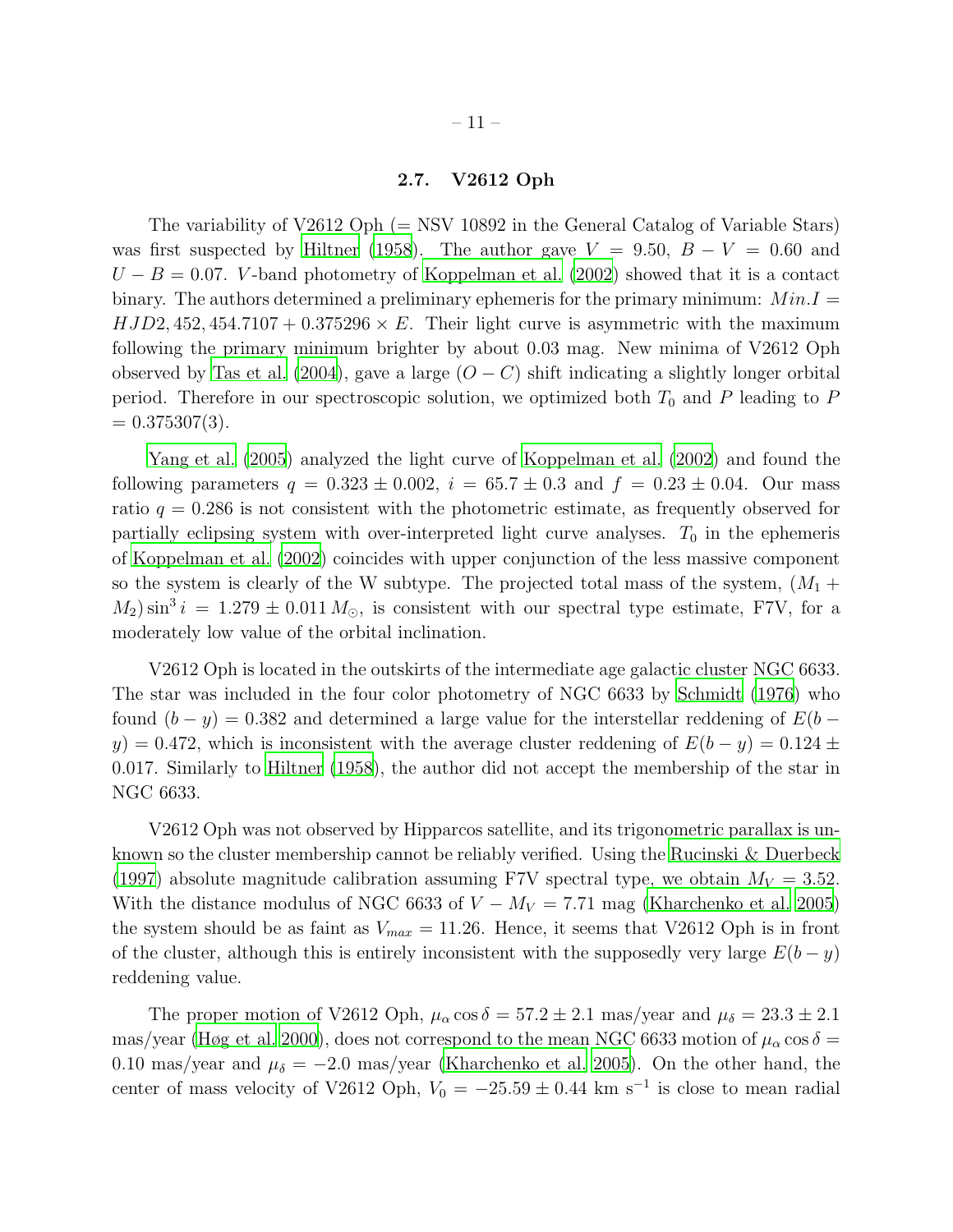velocity of the cluster of  $V_R = -25.43 \text{ km s}^{-1}$ , as given by [Kharchenko et al. \(2005\)](#page-16-13). Recently, high precision photometry of the cluster performed by [Hidas](#page-15-16) et al. [\(2005\)](#page-15-16) has led to detection of several variable stars in NGC 6633. In particular, a W UMa variable V7 with a similar period of  $P = 0.38673$  days, at  $V_{max} = 12.8$ , is over 3 magnitudes fainter than V2612 Oph. Hence we reject the membership of V2612 Oph to NGC 6633.

#### 2.8. XX Sex

The photometric variability of XX Sex (HD 89027) was found on the Stardial images [\(Wils & Dvorak 2003](#page-17-1)). The authors determined an approximate ephemeris for the primary minima  $Min.I = HJD2452314.79 + 0.54011 \times E$ . The ASAS-3 light curve shows that XX Sex is a totally eclipsing system with rather different depths of the minima. The orbital period in ASAS is slightly improved to 0.540111 days. No high-precision photometry of XX Sex has been published yet.

Our independent spectral type estimate of F3V is slightly later than F0, as given in Simbad Astronomical database. XX Sex was not included in the Hipparcos mission, hence its trigonometric parallax is unknown. During our spectroscopic observations we noted a faint visual companion to XX Sex separated by about 3 arcsec in the NW direction.

The upper spectroscopic conjunction of the more massive component observed by us coincides in phase with the deeper minimum in the ASAS-3 photometry indicating that the system is of the A-type. This is further supported by the low mass ratio determined by us,  $q = 0.100 \pm 0.002$  and by the relatively long orbital period. For such a small mass ratio, eclipses remain total for a wide range of inclinations down to as low as 70◦ . This is actually indicated by the relatively small projected total mass of  $(M_1 + M_2) \sin^3 i = 1.153 \pm 0.026 M_{\odot}$ for the spectral type of F3V.

In the analysis of the broadening functions we noted that while the peak of the secondary component is usually well defined around the second quadrature (phase 0.75), where it was sufficiently separated from the primary-component peak, its profile is flat and poorly defined around the first quadrature. These unexplained shape variations in the secondary component signature resulted in rejection of four RV determinations for this component.

#### 2.9. W UMa

The prototype contact binary W UMa has been intensively observed since its discovery in 1903 [\(Muller & Kempf 1903](#page-16-14)). The contact binary is the brighter  $(\Delta m = 4.4)$  component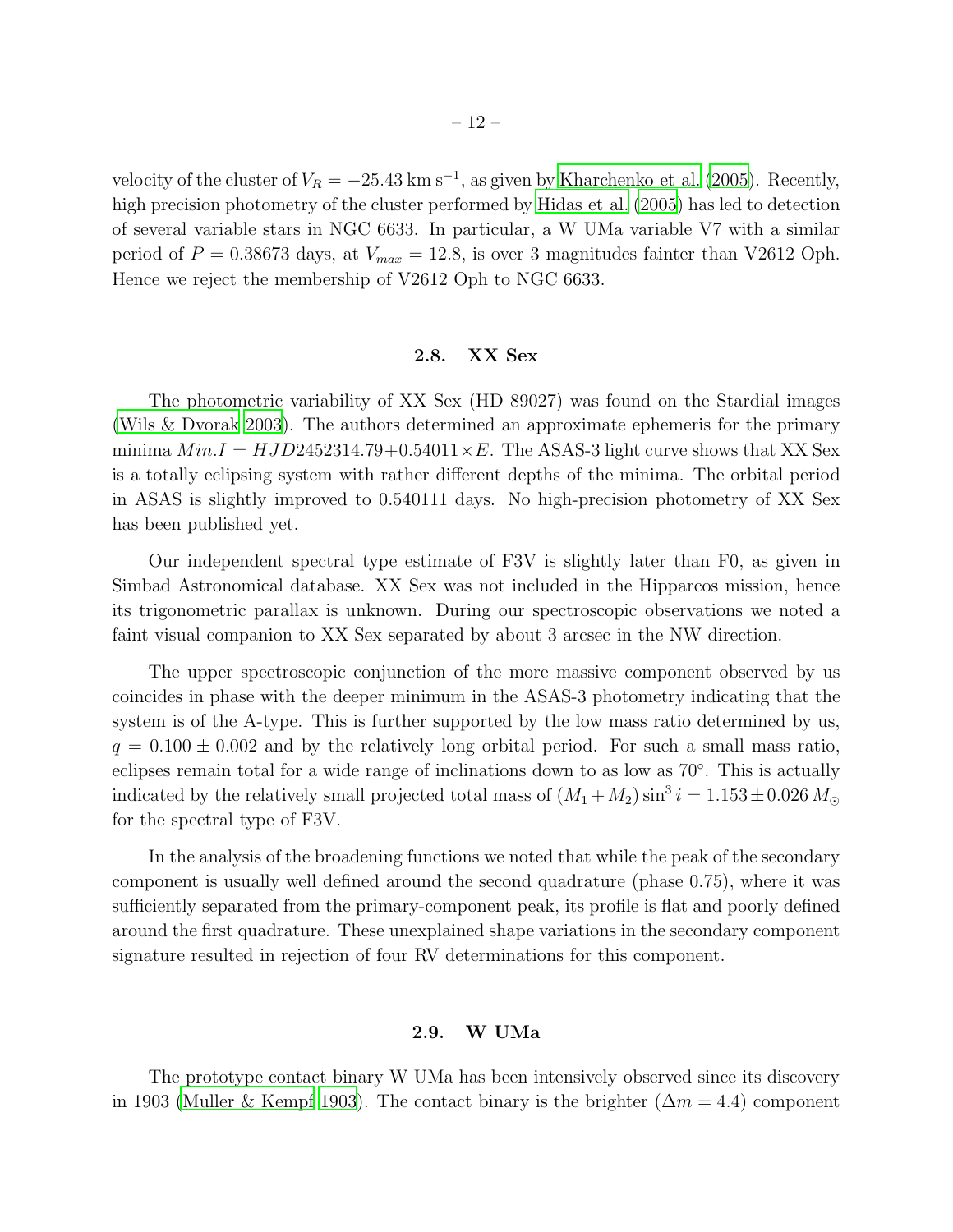of the visual pair ADS 7494 (WDS J09438+5557) with the separation of 6.4 arcsec. The physical association of the components has not been yet demonstrated. The Hipparcos Catalogue lists W UMa as a suspected astrometric binary with "S" flag in the H61 field.

Apart from numerous photometric observations and studies [\(Linnell 1991\)](#page-16-15), the system was observed several times spectroscopically [\(McLean 1981;](#page-16-16) [Rucinski et al. 1993](#page-17-17)). The spectroscopic elements of the system are still poorly known with large differences in the center of mass velocity ranging from  $V_0 = 0 \text{ km s}^{-1}$  [\(Binnendijk 1967\)](#page-15-17) to  $V_0 = -43 \text{ km s}^{-1}$  [\(Popper](#page-16-17) [1950\)](#page-16-17); it is unclear if these differences can be explained by very different and slowly improving methods of radial velocity determinations for contact binaries. In addition, W UMa shows unexplained, irregular orbital period changes which probably indicate simultaneous action of several mass and angular-momentum transfer processes within the contact system.

Our new spectroscopic orbit is based on 36 high-precision RV measurements extracted from very-well defined BF's (see Fig. [4\)](#page-18-2). The resulting parameters (Table [2\)](#page-28-0) clearly supersede all previous determinations. The spectroscopic elements are well within previous determinations uncertainties, as given in the last two studies [\(McLean 1981;](#page-16-16) [Rucinski et al.](#page-17-17) [1993\)](#page-17-17). During our observations covering 16 days we didn't observe any center-of-mass velocity changes.

The trigonometric parallax of the system,  $\pi = 20.17 \pm 1.05$ , is very well defined. The absolute visual magnitude determined from the period-color-luminosity relation of [Rucinski & Duerbeck](#page-17-5) [\(1997\)](#page-17-5),  $M_V = 3.86$ , is rather severely inconsistent with the magnitude found from the parallax,  $M_V = 4.82 \pm 0.11$ . To obtain a reasonable accord, a substantial amount of reddening  $(A_V = 0.96)$  or a much later spectral type – perhaps as late as K1V – would be required; both explanations are equally unlikely. This major discrepancy is entirely unexplained and puzzling for such a well observed contact binary.

#### 2.10. XY UMa

XY UMa is a highly chromospherically active system with an exceptionally short orbital period for a detached binary of only 0.479 days. The photometric variability of XY UMa was first noted by [Geyer et al. \(1955\)](#page-15-18). The binary has been the subject to extensive photometric studies; for references see [Pribulla et al. \(2001\)](#page-16-18). The spectroscopic orbit of the primary component was first obtained by the CCF technique by [Rainger et al.](#page-17-18) [\(1991\)](#page-17-18). To detect and measure the RV's for the secondary, [Pojmanski \(1998\)](#page-16-19) applied a sophisticated modeling of the near-infrared spectra in the region of the Ca II infra-red triplet. This led to the following parameters  $V_0 = -10.5 \pm 1.0 \text{ km s}^{-1}$ ,  $K_1 = 122.5 \pm 1.0 \text{ km s}^{-1}$ ,  $K_2 = 202 \pm 6 \text{ km s}^{-1}$ . The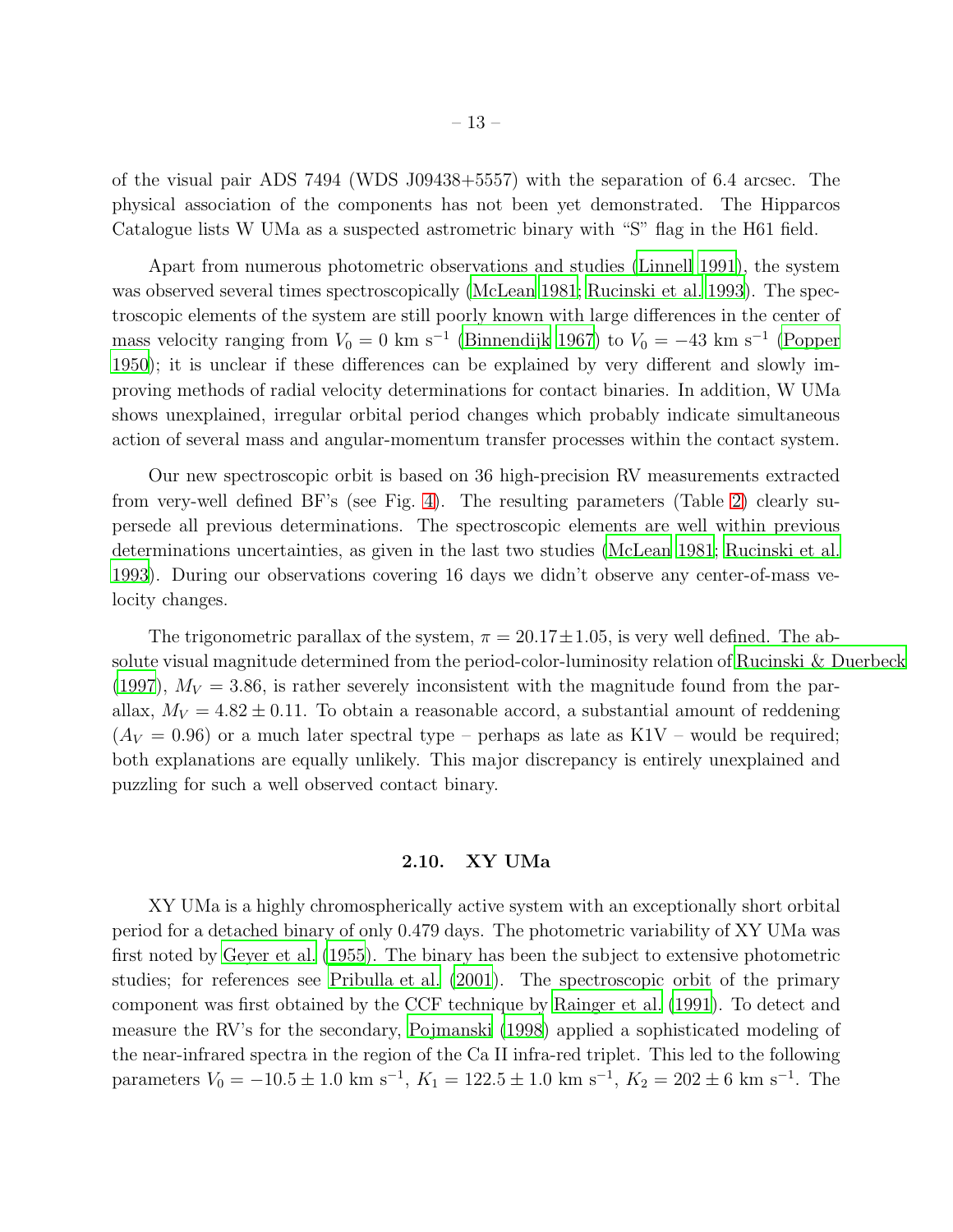chromospheric emission filling the  $H_\beta$  and  $H_\alpha$  lines was later studied by Özeren et al. (2001).

The system was suspected to be a member of a multiple system [\(Pribulla et al. 2001\)](#page-16-18) with the third-body orbital period of about 30 years. The H61 field of the Hipparcos Catalog contains flag "S" (as described in the catalog, "suspected non-single"), i.e., a plausible astrometric orbital solution for XY UMa was found. While our BF's do not show any trace of the third component, we noted during the current observations a faint  $(\Delta m \approx 3 \text{ mag})$ visual companion in the NW direction about 2–3 arcsec from XY UMa. A spectrum of the companion taken on March 24, 2006 indicates that it may be a binary system, although contamination by the light of XY UMa is not excluded.

Our new spectroscopic observations consist of two runs: In the spring of 2005, we observed spectra centered at  $6290 \text{ Å}$ , in a spectral window which included a telluric molecular feature (later removed in the BF extraction), while in the spring of 2006 we used the standard setup around Mg I 5184 Å triplet. Neither of the runs revealed any obvious signatures of the secondary component so, at first, we treated the orbit as that of a single-lined binary (SB1). An orbit based only on the 2006 observations,  $V_0 = -7.68 \pm 0.24$  km s<sup>-1</sup> and  $K_1 = 124.74 \pm 0.28$  km s<sup>-1</sup> utilized 61 spectra (excluding spectra obtained within  $\pm 0.09$  in phase around the primary eclipse). When we arranged the spectra in phase and smoothed them in the phase domain, a faint feature of the secondary component became visible (Fig. [6\)](#page-18-5). Its semi-amplitude was about  $K_2 \simeq 178 \text{ km s}^{-1}$ , which is markedly smaller than 202 km s<sup>-1</sup>, found by [Pojmanski \(1998\)](#page-16-19). The discrepancy may be caused by the dominance of the reflection effect at 5184 Å so that the effective line center on the secondary is shifted towards its irradiated hemisphere. We note that our BF's are very well defined for the primary component. They clearly show a dark, relatively small and well localized spot visible around the second quadrature which migrates through the stellar profile following the stellar rotation of the primary component. A weaker similar spot was recorded around the first quadrature in some of the spectra.

The Hipparcos parallax of the system,  $15.09 \pm 1.48$  mas, and the maximum visual magnitude  $V = 9.62$  give the absolute visual magnitude  $M_V = 5.51 \pm 0.22$  corresponding to a single G8V main-sequence star. The light contribution of the secondary companion is just a few percent in the V passband.

The spectral type of XY UMa was estimated by analyzing average spectrum of the system. The best template to fit the average spectrum was found to be K0V (the next available templates were G8V and K4V). This template was the best even for individual spectra observed during the eclipses. The published spectral types of the components are  $G3V + K4-5V$  [\(Pribulla et al. 2001](#page-16-18)), which appear to be much too early.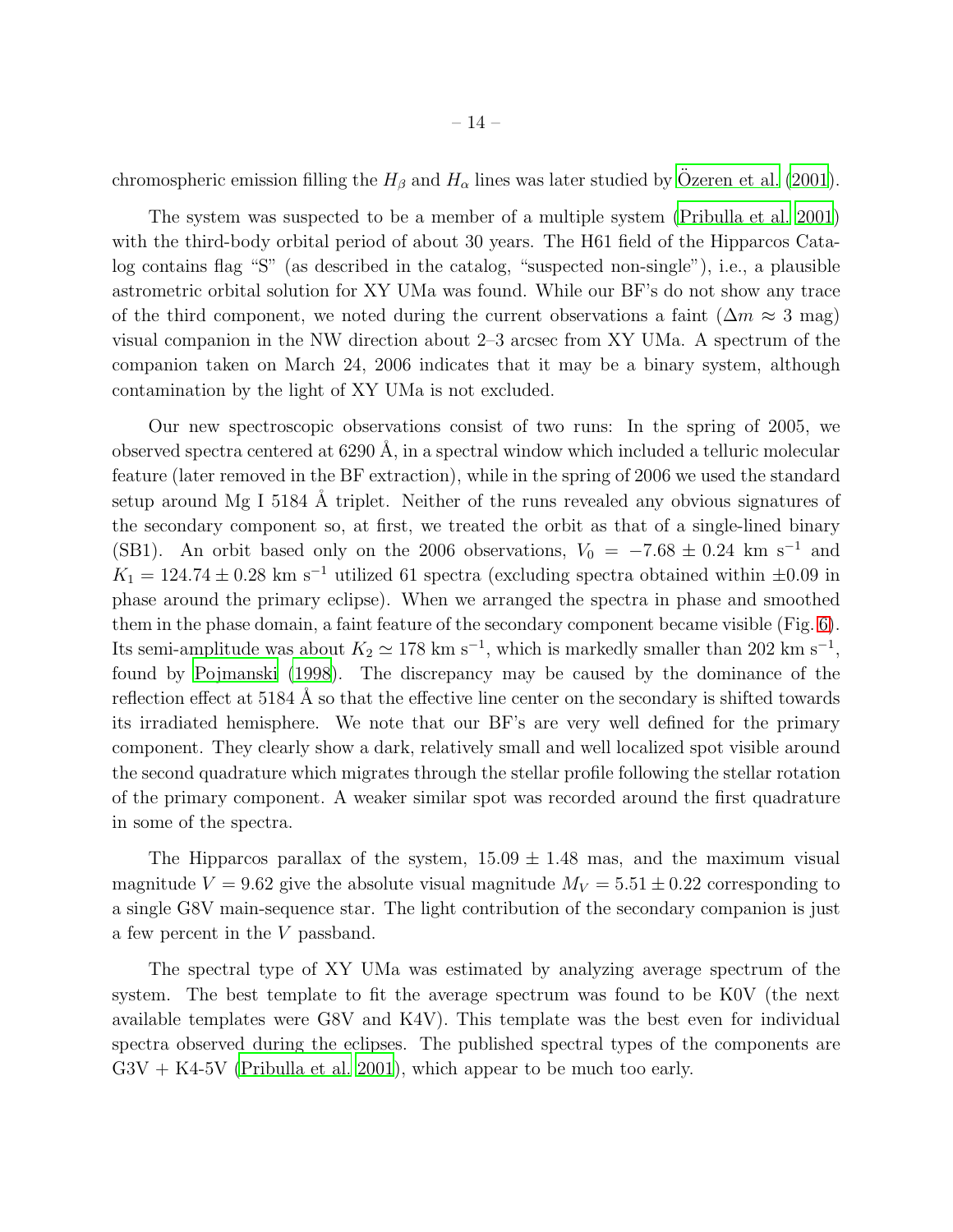### 3. SUMMARY

With the new ten short-period binaries, this paper brings the number of the systems studied at the David Dunlap Observatory to one hundred and ten. The systems presented in this paper include (1) the quadruple system XY Leo consisting of a contact binary and a BY Dra-type close binary consisting of two M-type dwarfs, (2) the very close, detached, chromospherically active system XY UMa, (3) V1010 Oph which is probably a detached or semi-detached SB2 system. The remaining seven SB2 binaries are all contact ones: OO Aql, CC Com, V345 Gem, AM Leo, V2612 Oph, XX Sex and W UMa. Six systems of this group were observed spectroscopically before: OO Aql, CC Com, XY Leo, AM Leo, W UMa, and XY UMa, but our new data are of higher quality than in any of the previous studies.

Companions to the close binaries appear to be present in V345 Gem, XY Leo, AM Leo, XX Sex and XY UMa, but all have been recognized as such before except for XX Sex and XY UMa where the faint companions are new detections. The case for the physical association of the visual companion to W UMa still remains open.

We point out that the red color of OO Aql is unexplained, unless it is very heavily reddened. We also note a large discrepancy in the absolute magnitude of W UMa between the predicted by the simple period–color–luminosity calibration and the one derived from the parallax.

We express our thanks to Matt Rock, Tomasz Kwiatkowski for the observations and to Wojtek Pych for providing his cosmic-ray removal code. Support from the Natural Sciences and Engineering Council of Canada to SMR and SWM and from the Polish Science Committee (KBN grants PO3D 006 22 and P03D 003 24) to WO is acknowledged with gratitude. The travel of TP to Canada has been supported by a Slovak Academy of Sciences VEGA grant 2/7010/7. TP appreciates the hospitality and support of the local staff during his stay at DDO. The research made use of the SIMBAD database, operated at the CDS, Strasbourg, France and accessible through the Canadian Astronomy Data Centre, which is operated by the Herzberg Institute of Astrophysics, National Research Council of Canada. This research made also use of the Washington Double Star (WDS) Catalog maintained at the U.S. Naval Observatory.

# REFERENCES

<span id="page-14-1"></span><span id="page-14-0"></span>Albayrak, B., Selam, S.O., Ak, T., Elmasli, A., Ozavci, I. 2005, Astron. Nachr., 326, 122 ¨ Barden, S.C. 1987, ApJ, 317, 333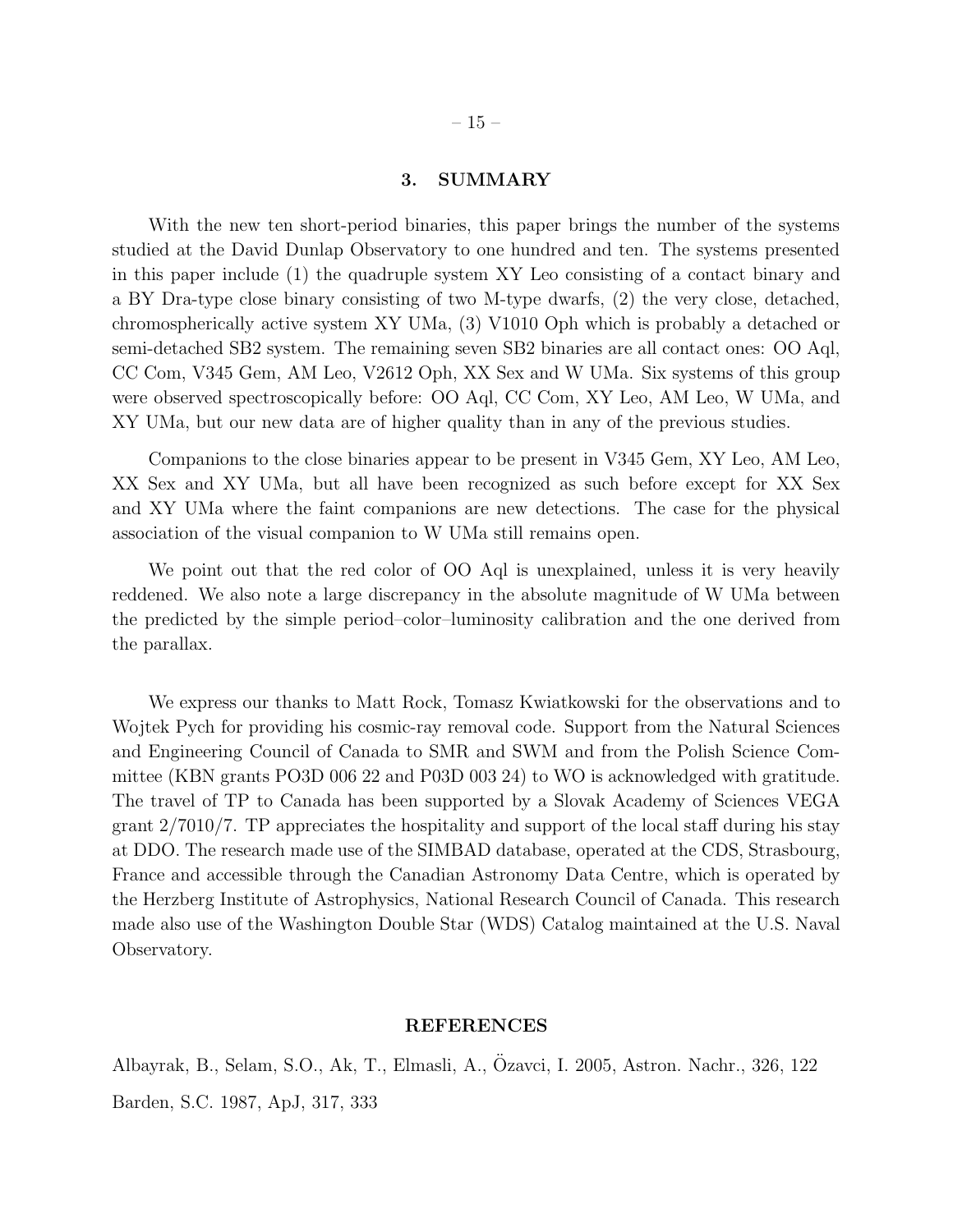- <span id="page-15-1"></span>Bessell, M.S. 1979, PASP, 91, 589
- <span id="page-15-17"></span>Binnendijk, L.A. 1967, Publ. Dominion Astrophys. Obs., 13, No. 3
- <span id="page-15-8"></span>Cruddace, R. G. & Dupree, A. K. 1984, ApJ, 277, 263
- <span id="page-15-13"></span>D'Angelo, C., Kerkwijk, M.H., Rucinski, S.M. 2006, AJ, 132, 650
- <span id="page-15-6"></span>Duerbeck, H.W. 1997, Inf. Bull. Variable Stars., No. 4513
- <span id="page-15-3"></span>Eggen, O.J. 1967, MemRAS, 70, 111
- <span id="page-15-5"></span>European Space Agency. 1997. The Hipparcos and Tycho Catalogues (ESA SP-1200)(Noordwijk: ESA) (HIP)
- <span id="page-15-9"></span>Gehlich, U.K., Prölss, J., Wehmeyer, R. 1972, A&A, 18, 477
- <span id="page-15-18"></span>Geyer, E.H., Kippenhahn, R., Strohmeier, W. 1955, Kleine Veroff. Remeis Sternwarte Bamberg, No. 9
- <span id="page-15-7"></span>Gomez-Forrellad, J.M., Vidal-Sainz, J., Sanchez-Bajo, F., Garcia-Melendo, E. 1997, Inf. Bull. Var. Stars, 5387
- <span id="page-15-14"></span>Guinan, E.F., Koch, R.H. 1977, PASP, 89, 74
- <span id="page-15-16"></span>Hidas, M.G., Ashley, M.C.B., Webb, J.K., Irwin, M., Phillips, A., Toyozumi, H., Derekas, A., Christiansen, J.L., Nutto, C., Crothers, S. 2005, MNRAS, 360, 703
- <span id="page-15-2"></span>Hill, G., Hilditch, R.W., Younger, F., Fisher, W.A. 1975, Mem. RAS, 79, 131
- <span id="page-15-11"></span>Hiller, M.E., Osborn, W., Terrell, D. 2004, PASP, 116, 337
- <span id="page-15-15"></span>Hiltner, W.A., Iriarte, B., Johnson, H.L. 1958, ApJ, 127, 539
- Høg, E., Kuzmin, A, Bastian, U., Fabricius, C., Kuimov, K., Lindegren, L., Makarov, V.V., Roesser, S. 1998, A&A, 335, L65–L68
- <span id="page-15-0"></span>Høg, E., Fabricius, C., Makarov, V.V., Urban, S., Corbin, T., Wycoff, G., Bastian, U., Schwekendiek, P., & Wicenec, A. 2000, A&A, 355L, 27
- <span id="page-15-10"></span>Hrivnak, B.J., Milone, E.F., Hill, G., Fisher, W.A. 1984, ApJ, 285, 683
- <span id="page-15-4"></span>Hrivnak, B.J. 1989, ApJ, 340, 458
- <span id="page-15-12"></span>Hrivnak, B.J. 1993, in ASP Conf. Series, New Frontiers in Binary Star Research, J.C. Leung & I.S. Nha (eds.), p.269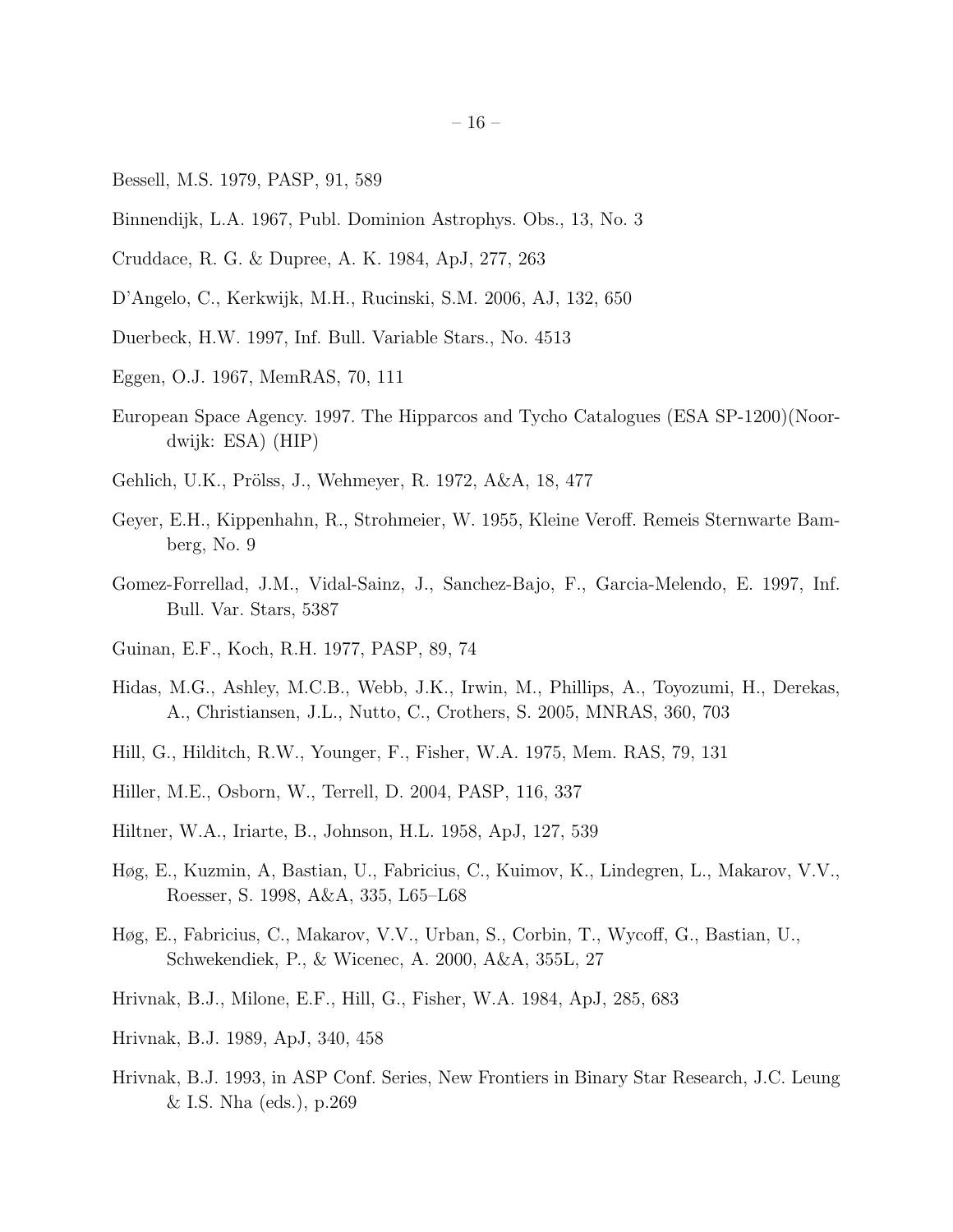- <span id="page-16-7"></span>Kazarovets, A. V., Samus, N. N., Durlevich, O. V., Frolov, M. S., Antipin, S. V., Kireeva, N. N., Pastukhova, E. N. 1999, Inf. Bull. Var. Stars, 4659
- <span id="page-16-13"></span>Kharchenko, N.V., Piskunov, A.E., Röser, S., Schilbach, E., Scholz, R.D. 2005, A&A, 438, 1163
- <span id="page-16-12"></span>Koppelman, M.D., West, D., Price, A. 2002, Inf. Bull. Variable Stars, No. 5327
- <span id="page-16-2"></span>Kreiner, J.M. 2004, Acta Astron., 54, 207
- <span id="page-16-11"></span>Leung, K.C., Wilson, R.E. 1977, ApJ, 211, 853
- <span id="page-16-5"></span>Linnell, A.P., Olson, E.C. 1989, ApJ, 343, 909
- <span id="page-16-15"></span>Linnell, A.P. 1991, ApJ, 374, 307
- <span id="page-16-10"></span>Margoni, R., Stagni, R., Illes-Almar, E. 1981, Ap&SS, 79, 159
- <span id="page-16-8"></span>Mason, B.D., Wycoff, G.L., Hartkopf, W.I., Douglass, G.G., & Worley, C.E. 2001, AJ, 122, 3466 (WDS)
- <span id="page-16-16"></span>McLean, B.J. 1981, MNRAS, 195, 931
- <span id="page-16-6"></span>McLean, B.J., & Hilditch, R.W. 1983, MNRAS, 203, 1
- <span id="page-16-3"></span>Mochnacki, S. W. 1981, AJ, 245, 650
- <span id="page-16-14"></span>Muller, G., Kempf, P. 1903, ApJ, 17, 201
- <span id="page-16-9"></span>Nelson, R.H. 2006, Inf. Bull. Variable Stars, No. 5672
- <span id="page-16-20"></span>Ozeren, F.F., Gunn, A.G., Doyle, J.G., Jevremovic, D. 2001, A&A, 366, 202
- <span id="page-16-19"></span>Pojmanski, G. 1998, Acta Astron., 48, 711
- <span id="page-16-17"></span>Popper, D.M. 1950, PASP, 62, 115
- <span id="page-16-18"></span>Pribulla, T., Chochol, D., Heckert, P.A., Errico, L., Vittone, A.A., Parimucha, Š., Teodorani, M. 2001, A&A, 371, 997
- <span id="page-16-4"></span>Pribulla, T., Rucinski, S.M. 2006, AJ, 131, 2986
- <span id="page-16-0"></span>Pribulla, T., Rucinski, S.M., Lu, W., Mochnacki, S.W., Conidis, G., DeBond, H., Thomson, J.R., Pych, W., Blake, R.M., Ogloza, W., Siwak, M. 2006, AJ, in press (Paper XI)
- <span id="page-16-1"></span>Pych, W. 2004, PASP, 116, 148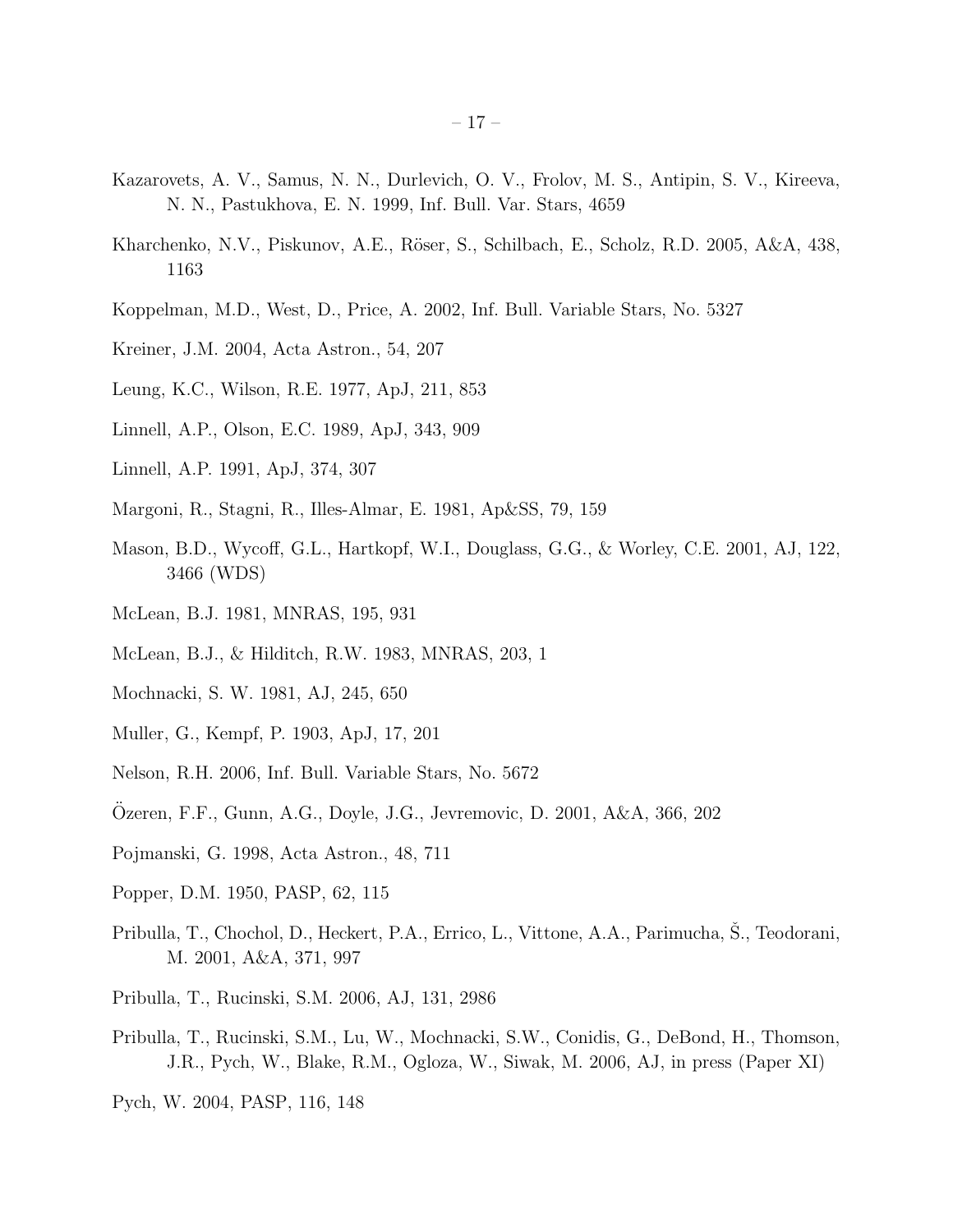- <span id="page-17-18"></span>Rainger, P.P., Hilditch, R.W., Edwin, R.P. 1991, MNRAS, 248, 168
- <span id="page-17-3"></span>Roman, N.G. 1956, ApJ, 123, 247
- <span id="page-17-7"></span>Rucinski, S.M. 1976, PASP, 88, 777
- <span id="page-17-9"></span>Rucinski, S.M. 1985, MNRAS, 215, 615
- <span id="page-17-0"></span>Rucinski, S.M. 2002a, AJ, 124, 1746 (Paper VII)
- <span id="page-17-5"></span>Rucinski, S.M., & Duerbeck, H.W. 1997, PASP, 109, 1340
- <span id="page-17-4"></span>Rucinski, S.M., Kaluzny, J. 1981, Acta Astron., 31, 409
- <span id="page-17-8"></span>Rucinski, S.M., Whelan, J.A.J., Worden, S.P. 1977, Publ. Astron. Soc. Pacific, 89, 684
- <span id="page-17-17"></span>Rucinski, S. M., Lu, W.-X., & Shi, J. 1993, AJ, 106, 1174
- <span id="page-17-16"></span>Schmidt, E.G. 1976, PASP, 88, 63
- <span id="page-17-12"></span>Ströhmeier, W., Knigge, R., Ott, J. 1964, Inf. Bull. Variable Star, No. 74
- <span id="page-17-10"></span>Struve, O., Zebergs, V. 1959, ApJ, 130, 137
- <span id="page-17-14"></span>Tas, G., Sipahi, E., Dal, H.A., Goker, U.D., Tigrak, E., Yigen, S., Ozdarcan, O., Topcu, A.T., Gungor, C., Celik, S., Evren, S. 2004, Inf. Bull. Variable Stars, No. 5548
- <span id="page-17-6"></span>Weldrake, D.T.F., Sackett, P.D., Bridges, T.J., Freeman, K.C. 2004, AJ, 128, 736
- <span id="page-17-1"></span>Wils, P., Dvorak, S.W. 2003, Inf. Bull. Variable Stars, No. 5425
- <span id="page-17-13"></span>Worek, T.F., Zizka, E.R., King, M.W. 1988, PASP, 100, 371
- <span id="page-17-11"></span>Yakut, K., Ibanoglu, C., Kalomeni, B., Degirmenci, O.L. 2003, A&A, 401, 1095
- <span id="page-17-15"></span>Yang, Y.G., Qian, S.B., Koppelman, M.D. 2005, Chin. J. Astron. Astrophys., 5, 137

<span id="page-17-2"></span>This preprint was prepared with the AAS IATEX macros v5.2.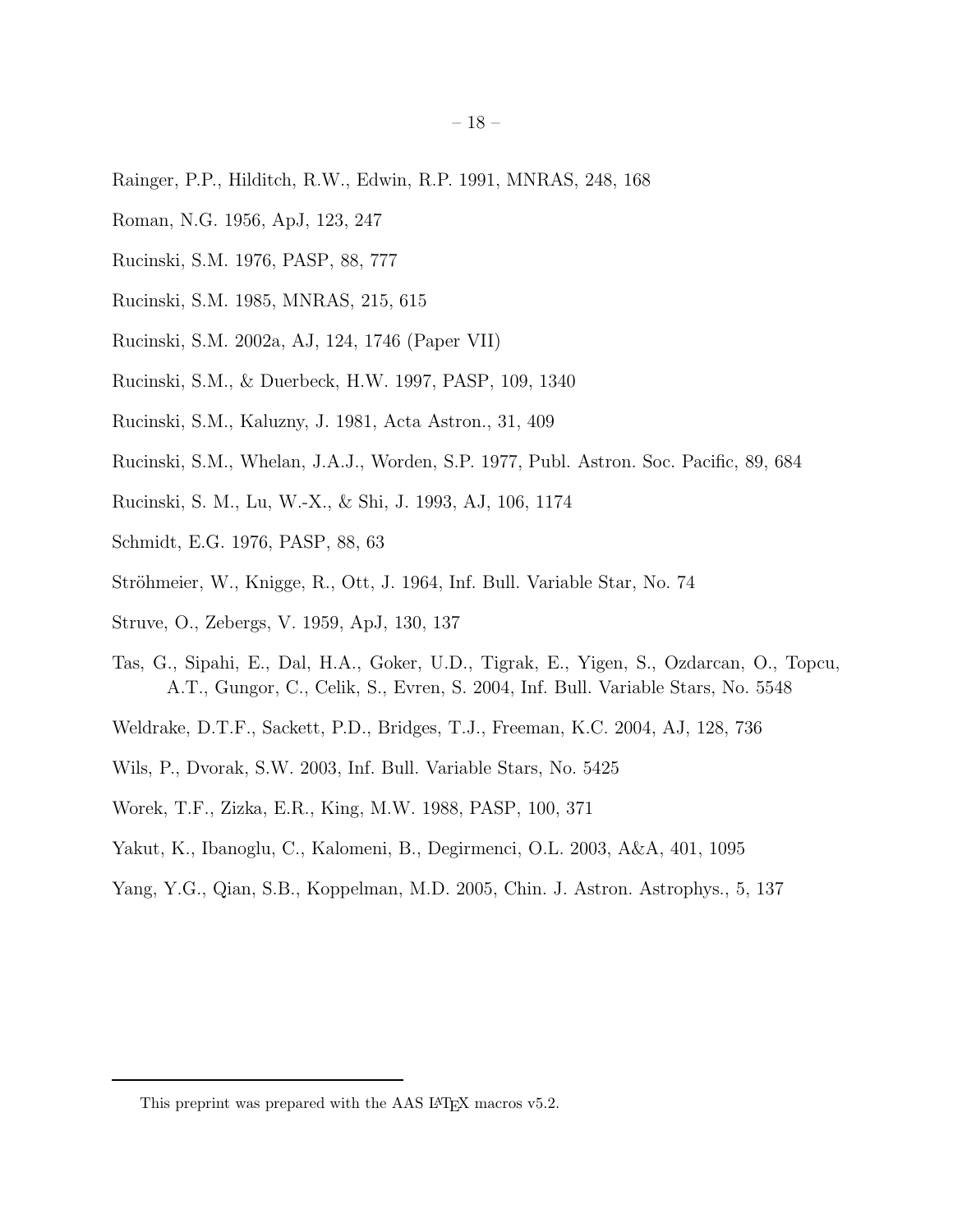Captions to figures:

<span id="page-18-0"></span>Fig. 1.— Radial velocities of the systems OO Aql, CC Com, V345 Gem and XY Leo are plotted in individual panels versus the orbital phases. The lines give the respective circularorbit (sine-curve) fits to the RV's. While all four systems are contact binaries, V345 Gem and XY Leo are members of multiple systems. The circles and triangles in this and the next two figures correspond to components with velocities  $V_1$  and  $V_2$ , as listed in Table [1,](#page-28-0) respectively. The component eclipsed at the minimum corresponding to  $T_0$  (as given in Table [2\)](#page-28-0) is the one which shows negative velocities for the phase interval  $0.0-0.5$  and which is the more massive one. Short marks in the lower parts of the panels show phases of available observations which were not used in the solutions because of the excessive spectral line blending.

<span id="page-18-4"></span>Fig. 2.— The same as for Figure [1,](#page-18-0) but for AM Leo, V1010 Oph, V2612 Oph, and XX Sex. While V1010 Oph is double-lined detached or semi-detached binary, AM Leo, V2612 Oph, and XX Sex are contact binaries. Open symbols correspond to the observations not used for the spectroscopic orbit determination.

<span id="page-18-1"></span>Fig. 3.— The same as for Figures [1](#page-18-0) and [2,](#page-18-4) but for the two remaining systems W UMa, and XY UMa. While W UMa is the prototype contact binary, XY UMa is a very close, but detached binary.

<span id="page-18-2"></span>Fig. 4.— The broadening functions (BF's) for all ten systems of this group, selected for phases close to 0.25 or 0.75. The phases are given by numbers in individual panels. XY Leo is quadruple system composed of the contact eclipsing binary and of the detached, noneclipsing, close binary with the orbital period  $P \approx 0.805$  days and with only one component visible as a relatively sharp peak in the BF (its orbit is shown in Fig [5\)](#page-18-3). The third star feature in the BF of the contact binary V345 Gem is also clearly visible. All panels have the same horizontal range,  $-500$  to  $+500$  km s<sup>-1</sup>.

<span id="page-18-3"></span>Fig. 5.— The radial velocities of the third component of XY Leo and the corresponding fit to its orbital motion with the period of 0.805 days.

<span id="page-18-5"></span>Fig. 6.— A gray-scale plot of the phase-domain averaged broadening functions of XY UMa showing faint features of the secondary companion, best visible after the secondary minimum. During the primary eclipse the secondary component is clearly visible as a moving dark feature within the primary component profile. Note also the dark spots on the primary best visible in phases 0.7 0.8. An orbit of the secondary component, as observed in our spectral window at 5184 Å, is plotted by a solid line.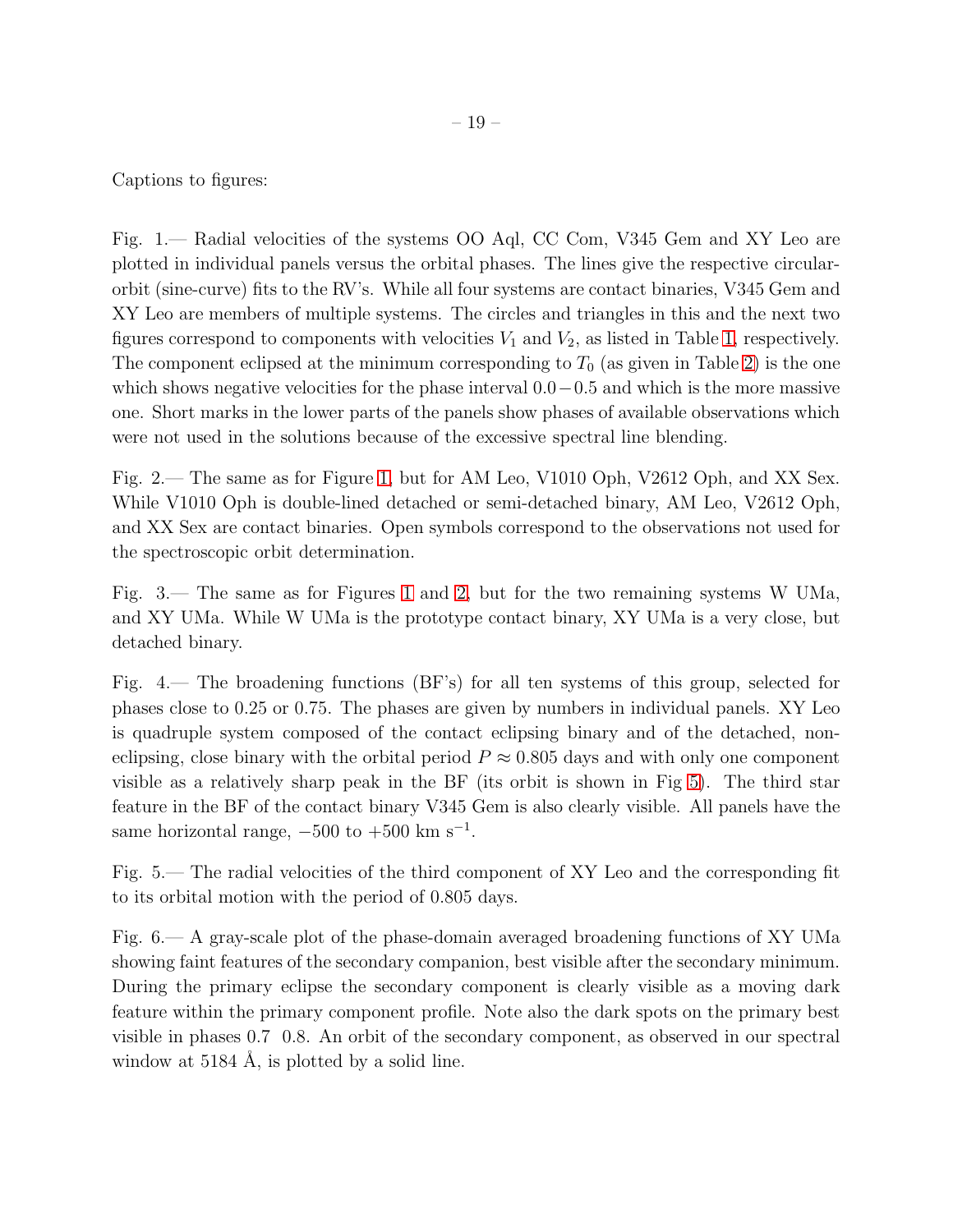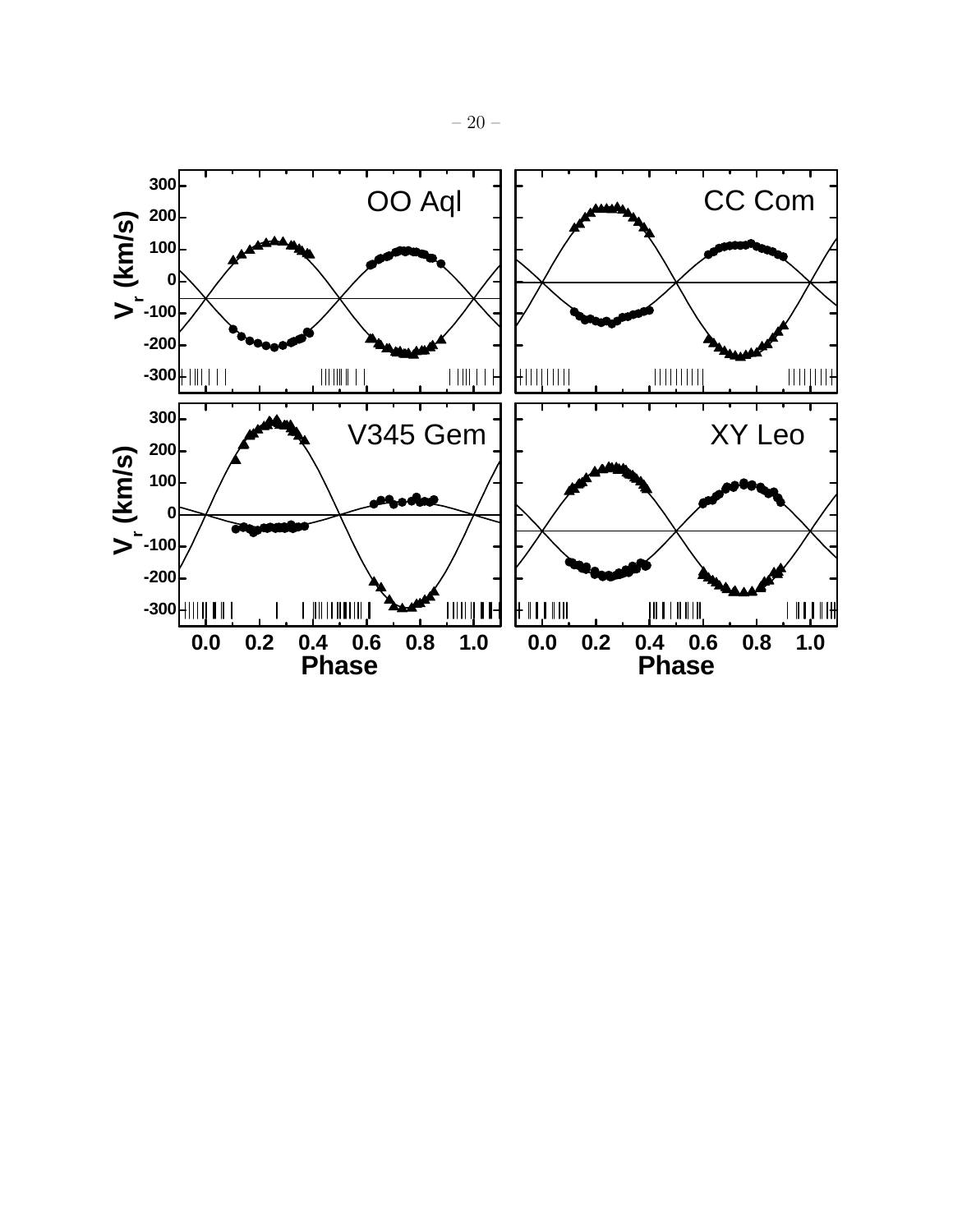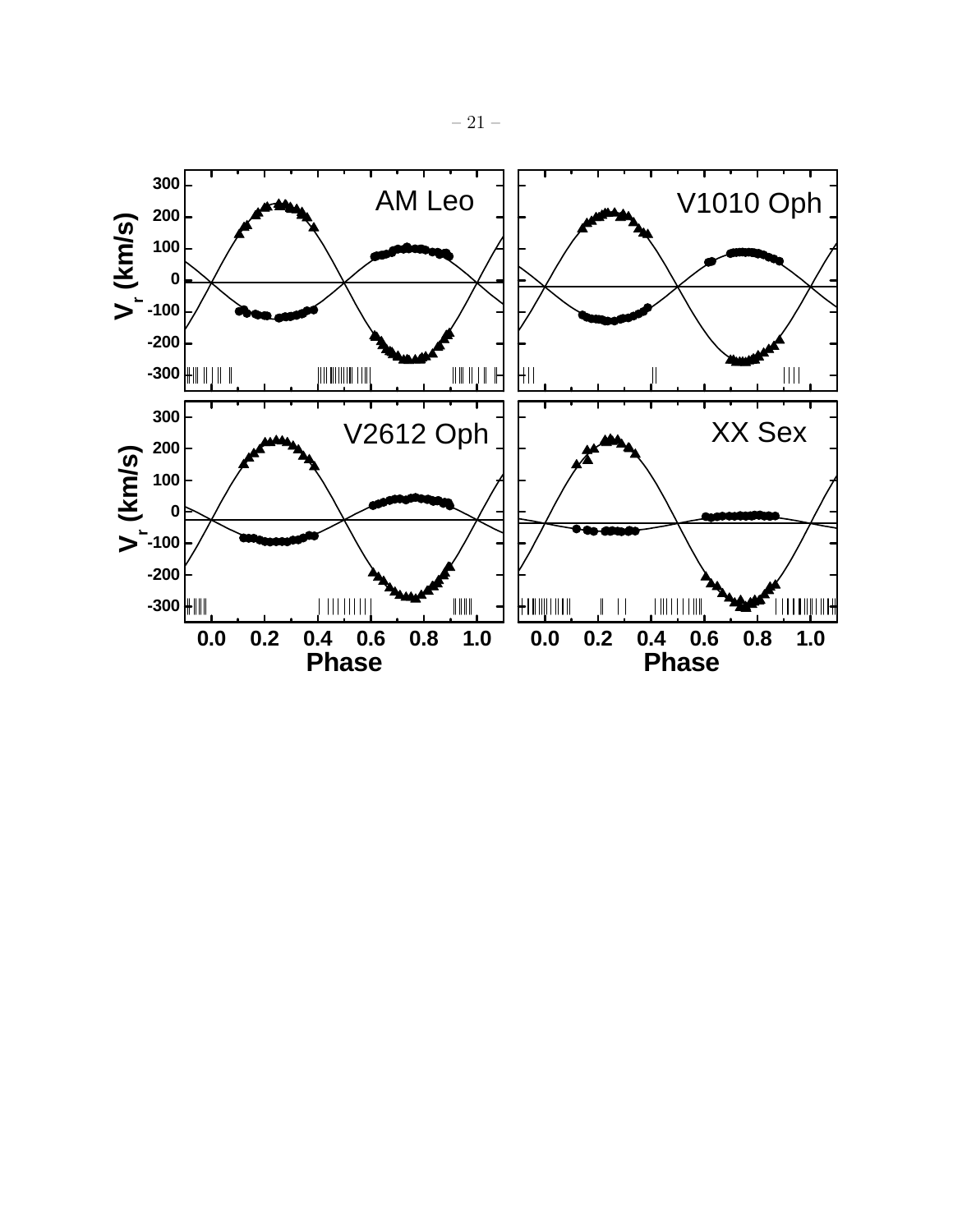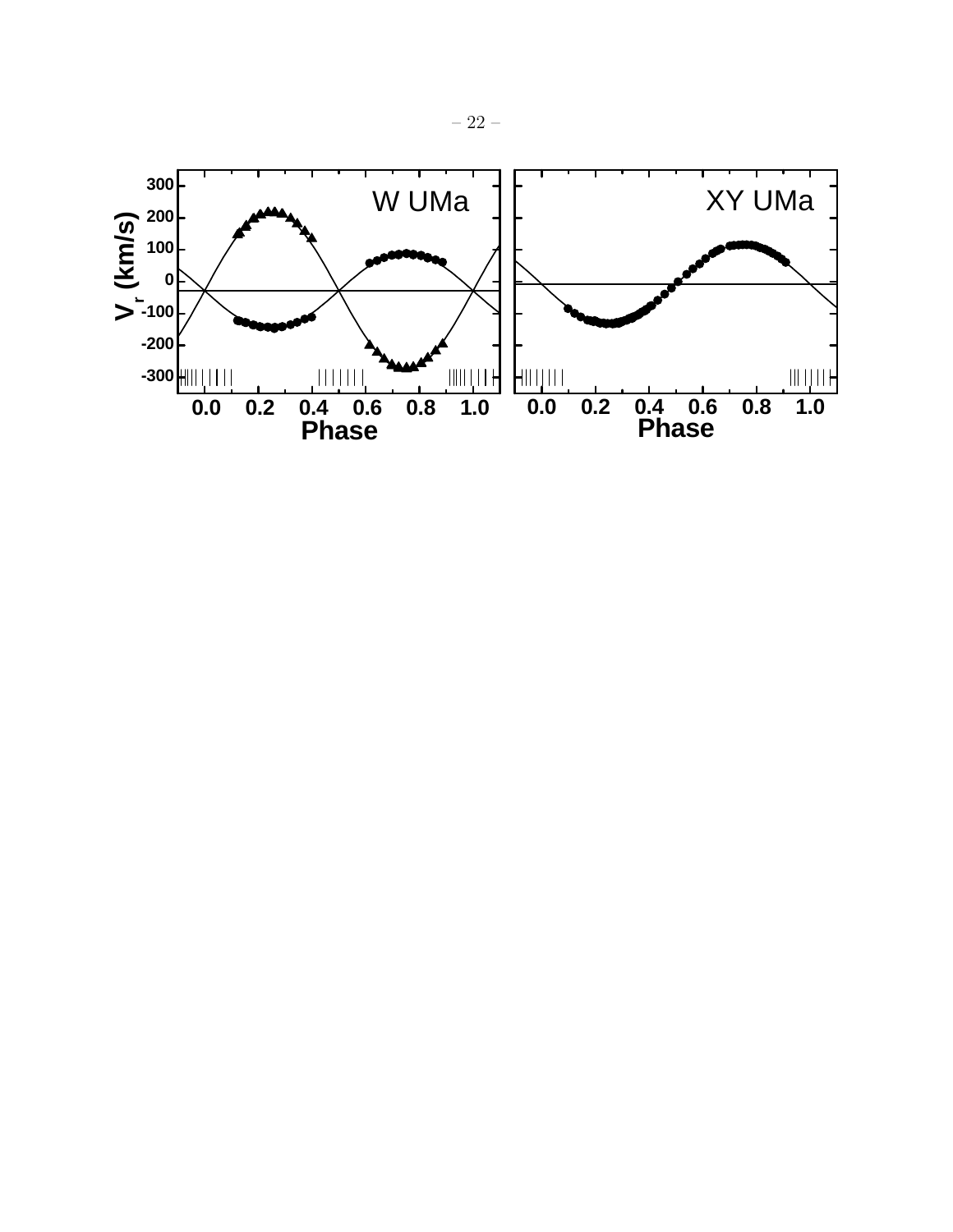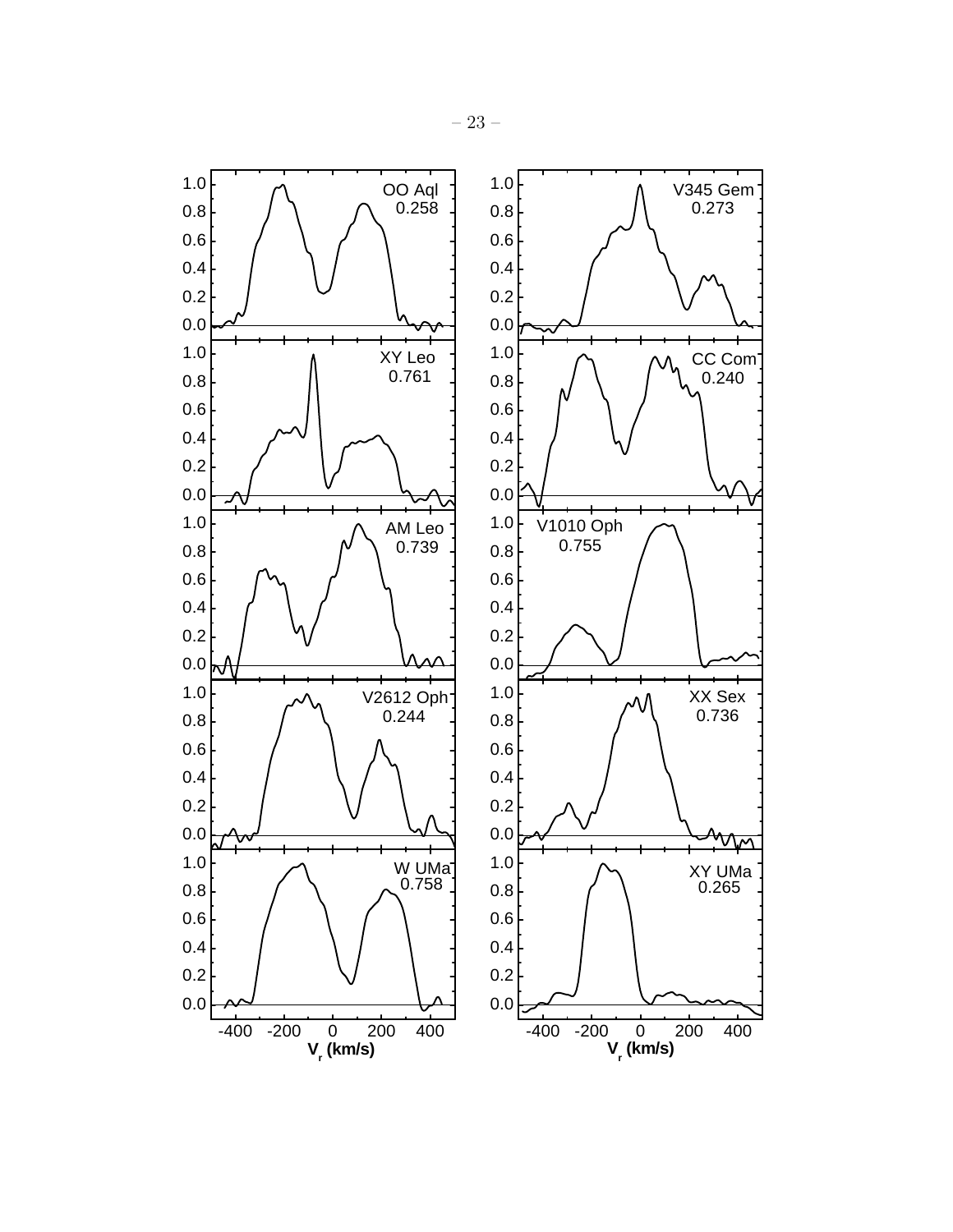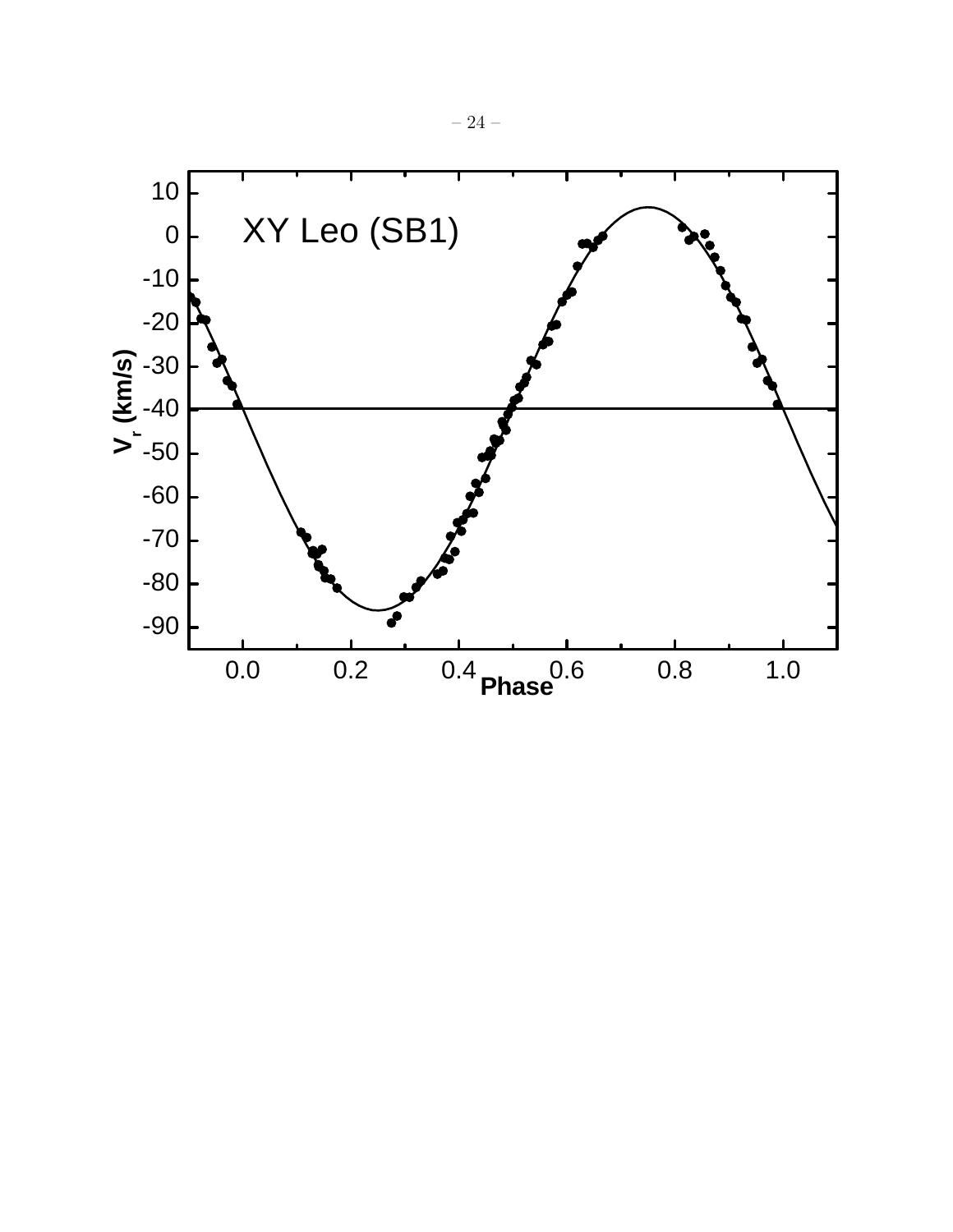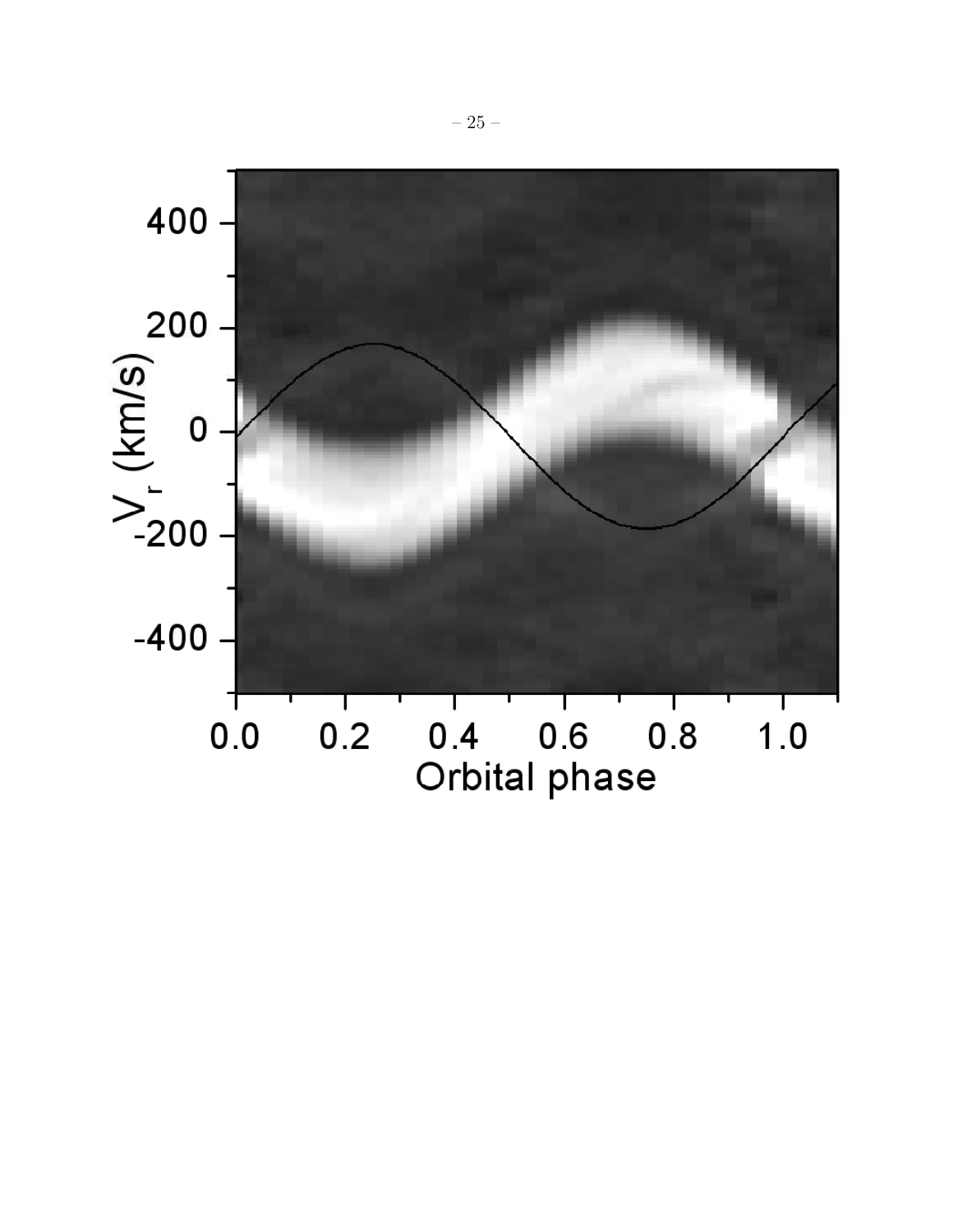| $HJD-2,400,000$ | $V_1$<br>$\mathrm{[km\ s^{-1}]}$ | $W_1$ | $V_2$<br>$\mathrm{[km\ s^{-1}]}$ | $W_2$ | Phase  |
|-----------------|----------------------------------|-------|----------------------------------|-------|--------|
| 53590.6265      | 0.00                             | 0.00  | 0.00                             | 0.00  | 0.4984 |
| 53590.6421      | 0.00                             | 0.00  | 0.00                             | 0.00  | 0.5292 |
| 53590.6578      | 0.00                             | 0.00  | 0.00                             | 0.00  | 0.5602 |
| 53590.6738      | 0.00                             | 0.00  | 0.00                             | 0.00  | 0.5917 |
| 53590.6893      | 53.83                            | 2.65  | $-181.89$                        | 1.05  | 0.6223 |
| 53590.7049      | 72.29                            | 5.60  | $-201.81$                        | 0.73  | 0.6531 |
| 53590.7208      | 80.82                            | 0.54  | $-212.17$                        | 0.45  | 0.6845 |
| 53590.7362      | 92.63                            | 0.74  | $-225.73$                        | 0.46  | 0.7149 |
| 53590.7516      | 92.74                            | 0.69  | $-229.77$                        | 0.34  | 0.7453 |
| 53590.7669      | 92.44                            | 0.65  | $-232.10$                        | 0.30  | 0.7754 |

Table 1. DDO radial velocity observations (the full table is available only in electronic form

Note. — The table gives the RV's  $V_i$  and associated weights  $W_i$  for observations described in the paper. The first 10 rows of the table for the first program star, OO Aql, are shown. Observations leading to entirely inseparable broadening function peaks are given zero weight; these observations may be eventually used in more extensive modeling of broadening functions. The RV's designated as  $V_1$  correspond to the more massive component; it was always the component eclipsed during the minimum at the epoch  $T_0$  (this not always corresponds to the deeper minimum and photometric phase 0.0). The phases correspond to  $T_0$  and periods given in Table 2.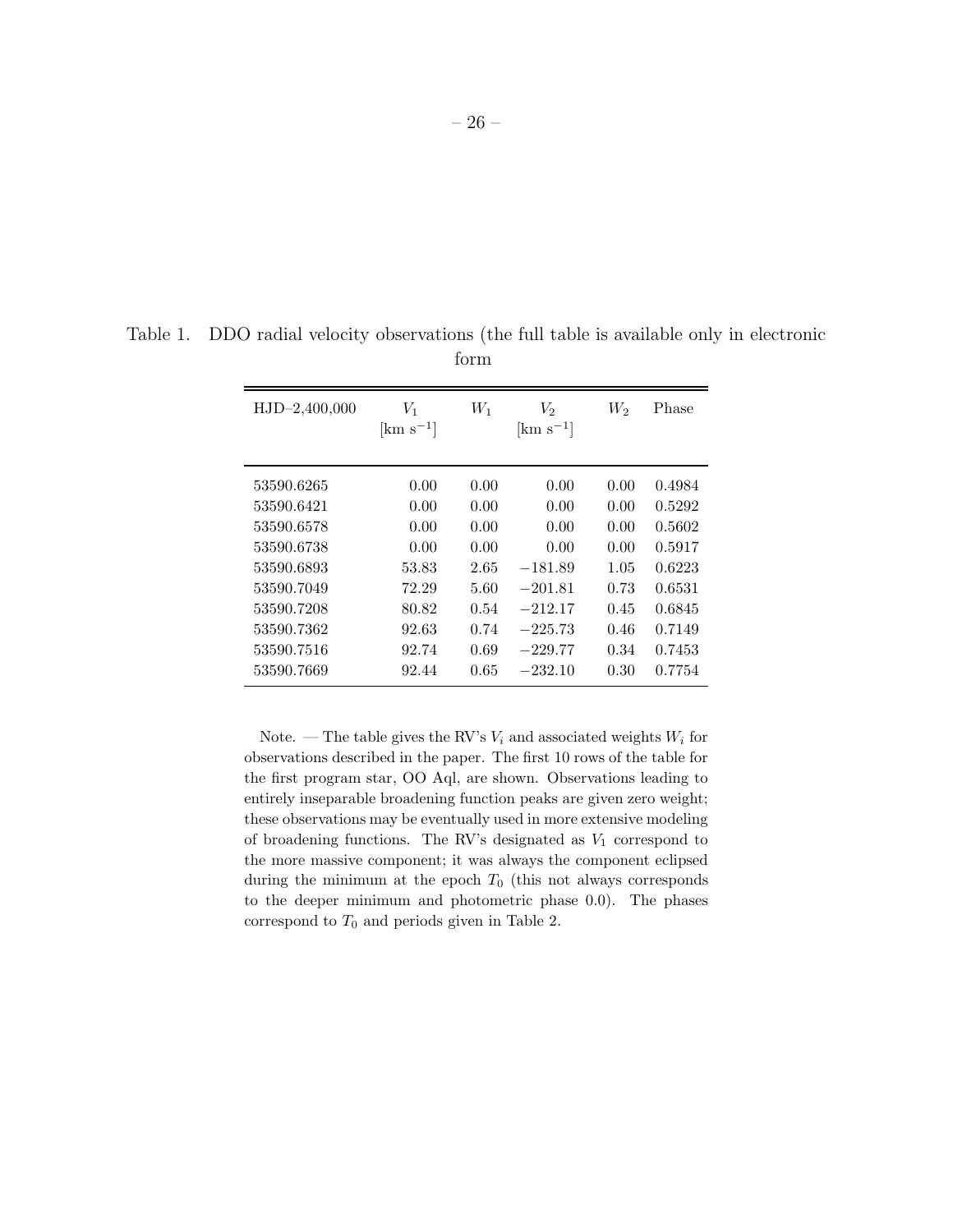| Name        | Type<br>Sp. type              | Other names               | $V_0$          | $K_1$<br>$K_2$               | $\epsilon_1$<br>$\epsilon_2$ | $T_0 - 2,400,000$<br>$(O - C)(d)$ [E]      | $P$ (days)<br>$(M_1 + M_2) \sin^3 i$ | q        |
|-------------|-------------------------------|---------------------------|----------------|------------------------------|------------------------------|--------------------------------------------|--------------------------------------|----------|
| OO Aql      | EW(A)<br>F9V                  | HD 187183<br>BD+08 4224   | $-53.71(0.61)$ | 153.03(0.93)<br>180.81(1.14) | 4.08<br>7.35                 | 53,606.0845(6)<br>$+0.0008$ [ $+2,182$ ]   | 0.5067932<br>1.954(19)               | 0.846(7) |
| CC Com      | EW(W)<br>K4/5                 | GSC 1986-2106             | $-2.89(0.74)$  | 124.83(1.34)<br>237.00(1.09) | 5.72<br>5.54                 | 53,822.2339(3)<br>$-0.0004[+5,990.5]$      | 0.2206860<br>1.083(12)               | 0.527(6) |
| $V345$ Gem  | EW(W)<br>F7V                  | HD 60987<br>HIP 37197     | $+0.03(0.68)$  | 41.54(0.96)<br>291.75(1.26)  | 5.31<br>6.90                 | 53,802.8329(3)<br>$+0.0505[+4,740.5]$      | 0.2747690<br>1.054(13)               | 0.142(3) |
| XY Leo      | EW(W)<br>(K0V)                | HIP 49136<br>BD+18 2307   | $-51.24(0.64)$ | 144.65(1.10)<br>198.41(1.11) | 6.95<br>6.92                 | 53,812.1951(3)<br>$+0.0022[+4,618.5]$      | 0.2840978<br>1.188(12)               | 0.729(7) |
| AM Leo      | EW(W)<br>F5V                  | HIP 53937<br>$BD+10$ 2234 | $-7.25(0.62)$  | 115.56(0.97)<br>251.98(1.17) | 6.49                         | 53,787.5742(12)<br>$+0.0003[+3,519.5]$     | 0.3657989<br>1.882(18)               | 0.459(4) |
| $V1010$ Oph | EB(SB2)<br>A7V                | HD 151676<br>HIP 82339    | $-19.92(0.38)$ | 110.46(0.45)<br>237.33(1.44) | 2.68<br>6.48                 | 53,825.7086(19)<br>$+0.0009$ [ $+2,004$ ]  | 0.6614168<br>2.883(30)               | 0.465(3) |
| $V2612$ Oph | EW(W)<br>F7V                  | HD 170451<br>$BD+6$ 3809  | $-25.59(0.44)$ | 71.33(0.66)<br>249.09(0.89)  | 3.66<br>4.04                 | 53,846.9204(3)<br>$+0.0492$ [ $+3,709.5$ ] | 0.375307(3)<br>1.279(11)             | 0.286(3) |
| XX Sex      | EW(W)<br>F3V                  | HD 89027<br>BD-05 3027    | $-36.75(0.39)$ | 25.80(0.45)<br>258.51(1.54)  | 2.28<br>7.78                 | 53,824.4139(9)<br>$+0.0164$ [ $+2,795$ ]   | 0.540110<br>1.286(20)                | 0.100(2) |
| W UMa       | EW(W)<br>F5V                  | HD 83950<br>HIP 47727     | $-28.40(0.48)$ | 119.21(0.68)<br>246.30(0.87) | 4.90<br>3.40                 | 53,804.8472(3)<br>$-0.0006[+3,910.5]$      | 0.33363487<br>1.688(12)              | 0.484(3) |
| XY UMa      | EB(SB2: )<br>K <sub>0</sub> V | HD 237786<br>HIP 44998    | $-7.68(0.24)$  | 124.74(0.28)                 | 1.67                         | 53,821.6344(2)<br>$+0.0000$ [ $+2,759$ ]   | 0.4789961                            |          |

Table 2. Spectroscopic orbital elements

Note. — The spectral types given in the second column relate to the combined spectral type of all components in the system; they are given in parentheses if taken from the literature, otherwise they are new. The convention of naming the binary components in the table is that the more massive star is marked by the subscript "1", so that the mass ratio is defined to be always  $q \leq 1$ . The standard errors of the circular solutions in the table are expressed in units of last decimal places quoted; they are given in parentheses after each value. The center-of-mass velocities  $(V_0)$ , the velocity amplitudes  $(K_i)$  and the standard unit-weight errors of the solutions ( $\epsilon$ ) are all expressed in km s<sup>-1</sup>. The spectroscopically determined moments of primary or secondary minima are given by  $T_0$ ; the corresponding  $(O-C)$  deviations (in days) have been calculated from the available prediction on primary minimum, as given in the text, using the assumed periods and the number of epochs given by [E]. The values of  $(M_1 + M_2) \sin^3 i$  are in the solar mass units.

Ephemerides (HJD<sub>min</sub> – 2,400,000 + period in days) used for the computation of the  $(O - C)$  residuals:

OO Aql: 52500.2610 + 0.5067932; CC Com: 52500.2158 + 0.22068583;

V345 Gem: 52500.24 + 0.274769; XY Leo: 52500.0872 + 0.2840978;

AM Leo: 52500.1452 + 0.3657989; V1010 Oph: 52500.231 + 0.661414;

V2612 Oph: 52454.7107 + 0.375296; XX Sex: 52314.79 + 0.54011;

W UMa: 52500.1693 + 0.3336347; XY UMa: 52500.0844 + 0.4789960.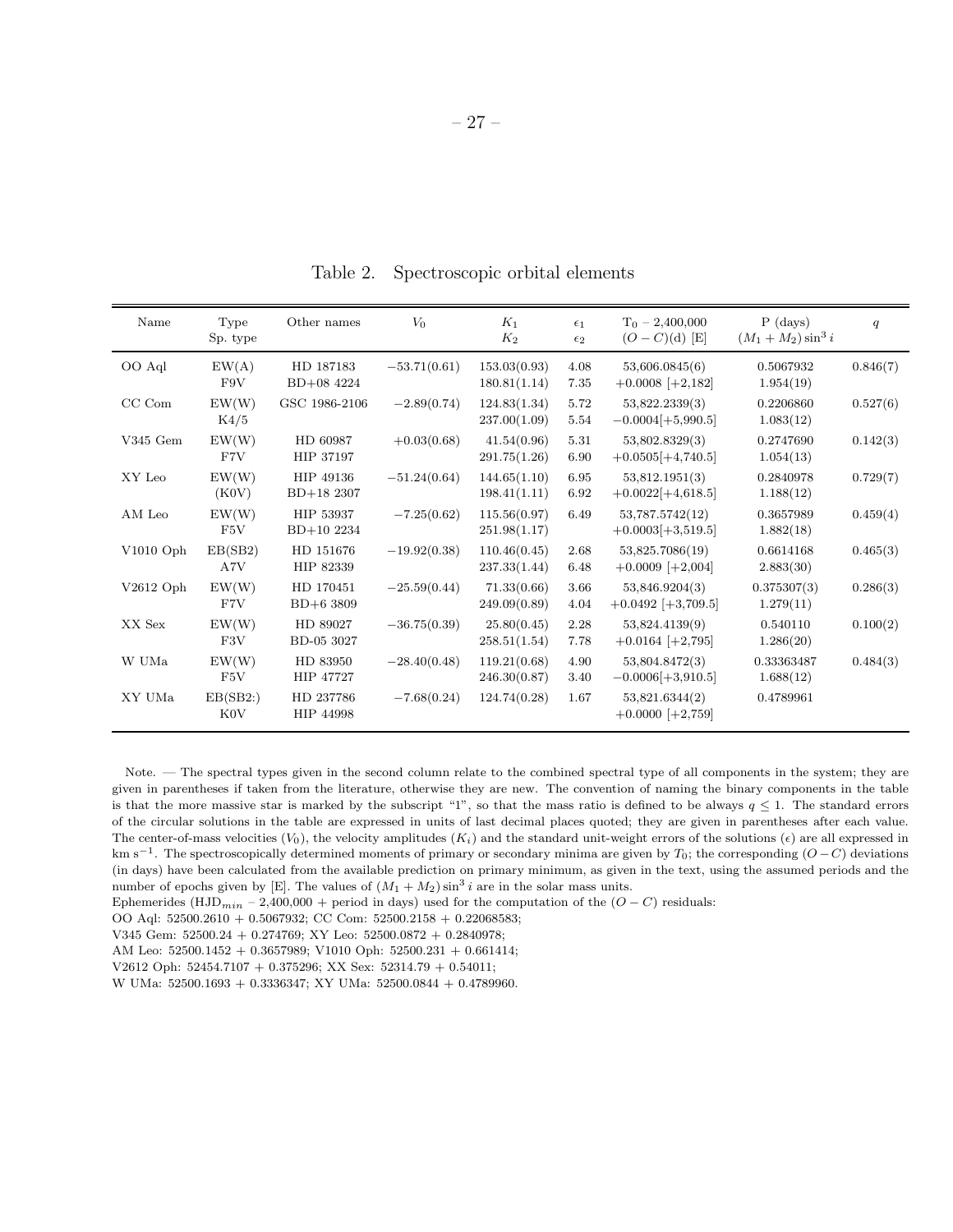Table 3. Radial velocity observations (the full table is available only in electronic form) of

visual companion to V345 Gem and third component in XY Leo. The radial velocities of V345 Gem until HJD 2, 453, 785 were derived from spectra where the single, dominant component was centered on the spectrograph slit. After HJD 2, 453, 788 the spectrograph slit was centered on the fainter eclipsing binary and the radial velocities were determined by Gaussian profile fitting to the BFs with the light contamination  $L_3/(L_1 + L_2) > 0.10$ .

| $HJD-2,400,000$ | V <sub>3</sub><br>$\rm [km~s^{-1}]$ |
|-----------------|-------------------------------------|
| 53780.81180     | $-0.884$                            |
| 53780.82239     | $-0.987$                            |
| 53780.82978     | $-0.787$                            |
| 53781.79724     | $-1.586$                            |
| 53781.80200     | $-1.760$                            |
| 53781.81979     | $-1.672$                            |
| 53781.82691     | $-1.783$                            |
| 53785.51372     | $-2.312$                            |
| 53785.52096     | $-2.789$                            |
| 53785.52816     | $-3.365\,$                          |

Note.  $-$  The table gives the RV's for the visual companion to V345 Gem. The typical 10 rows of the table are shown